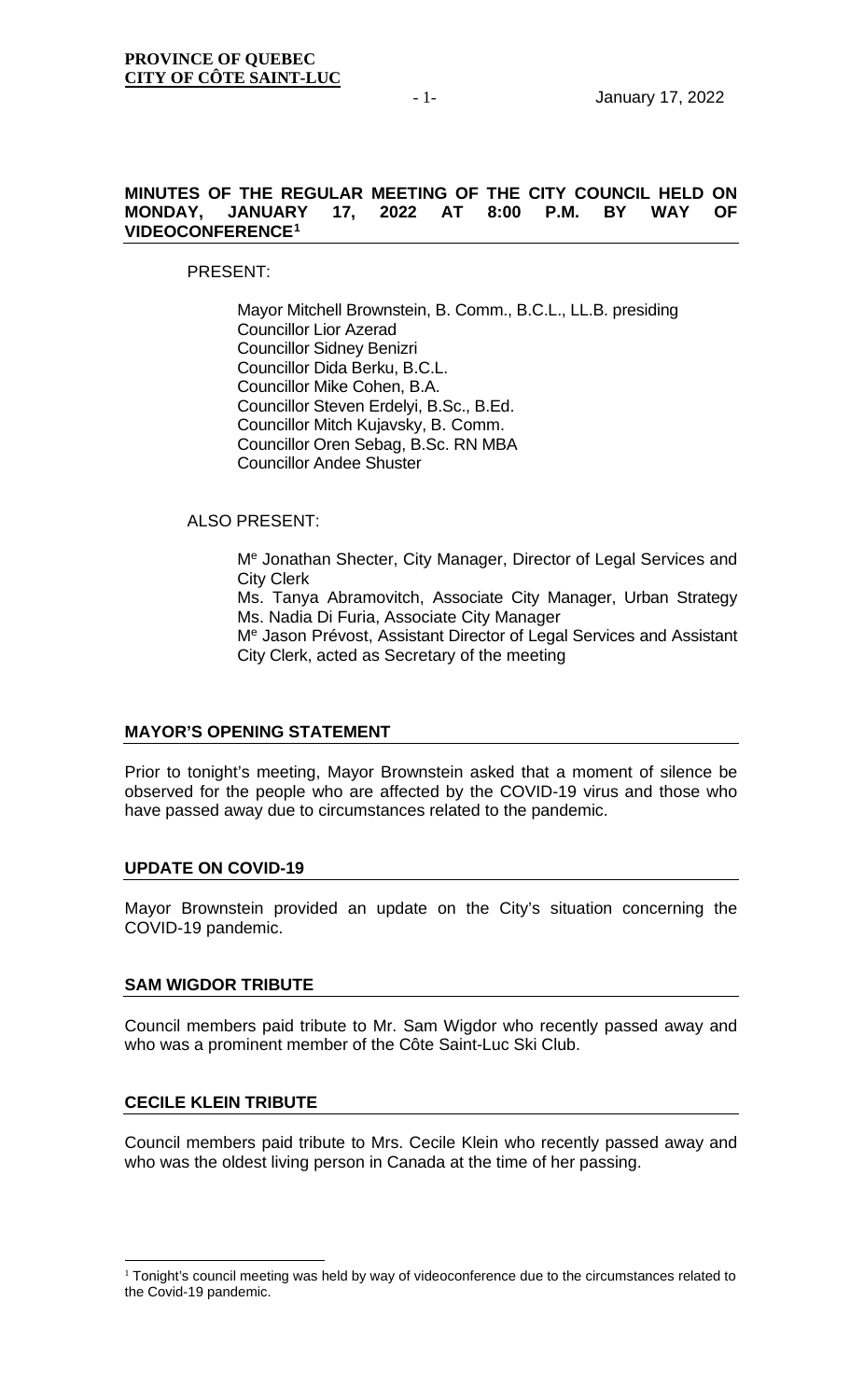### **QUESTION PERIOD**

The question period started at 8:12 p.m. and finished at 8:19 p.m. Two (2) people submitted questions prior to tonight's meeting, and they were answered during the live feed.

### 1) Norman Sabin

The resident wished to obtain information concerning the Cavendish extension and more specifically, the timeline of completion and the separation of costs between different levels of government; to which Councillor Dida Berku responded that the first objective is to bring the Cavendish extension project to the *Bureau d'audiences publiques sur l'environnement* (BAPE), for which the City of Montreal indicated it would commit to doing so in Spring 2022. She then mentioned that there would be public consultations for members of the public to express their opinions on the project.

### 2) Miki Harrar

The resident requested a timeline as to when the City would address the issue of non-conforming religious institutions and requested to be informed of the City's plan and steps to resolve this issue; to which Mayor Brownstein responded that in March 2022, two (2) by-laws will be presented by Council, namely, a by-law to add additional usage to strip malls for religious institutions and, the PPCMOI by-law, requiring each institution to make a request to operate in a residential zone, and each request will be legislated by the by-law process.

### 220101

# **CONFIRMATION OF THE MINUTES OF THE REGULAR MEETING OF COUNCIL DATED DECEMBER 13, 2021, AT 8:00 P.M.**

It was

# MOVED BY COUNCILLOR MIKE COHEN SECONDED BY COUNCILLOR LIOR AZERAD

### AND RESOLVED:

"THAT the Minutes of the Regular Meeting of Council dated December 13, 2021, at 8:00 p.m. be and are hereby approved as submitted." CARRIED UNANIMOUSLY

### 220102

### **CONFIRMATION OF THE MINUTES OF THE SPECIAL MEETING OF COUNCIL DATED DECEMBER 20, 2021, AT 6:00 P.M.**

It was

### MOVED BY COUNCILLOR MIKE COHEN SECONDED BY COUNCILLOR LIOR AZERAD

### AND RESOLVED:

"THAT the Minutes of the Special Meeting of Council dated December 20, 2021, at 6:00 p.m. be and are hereby approved as submitted." CARRIED UNANIMOUSLY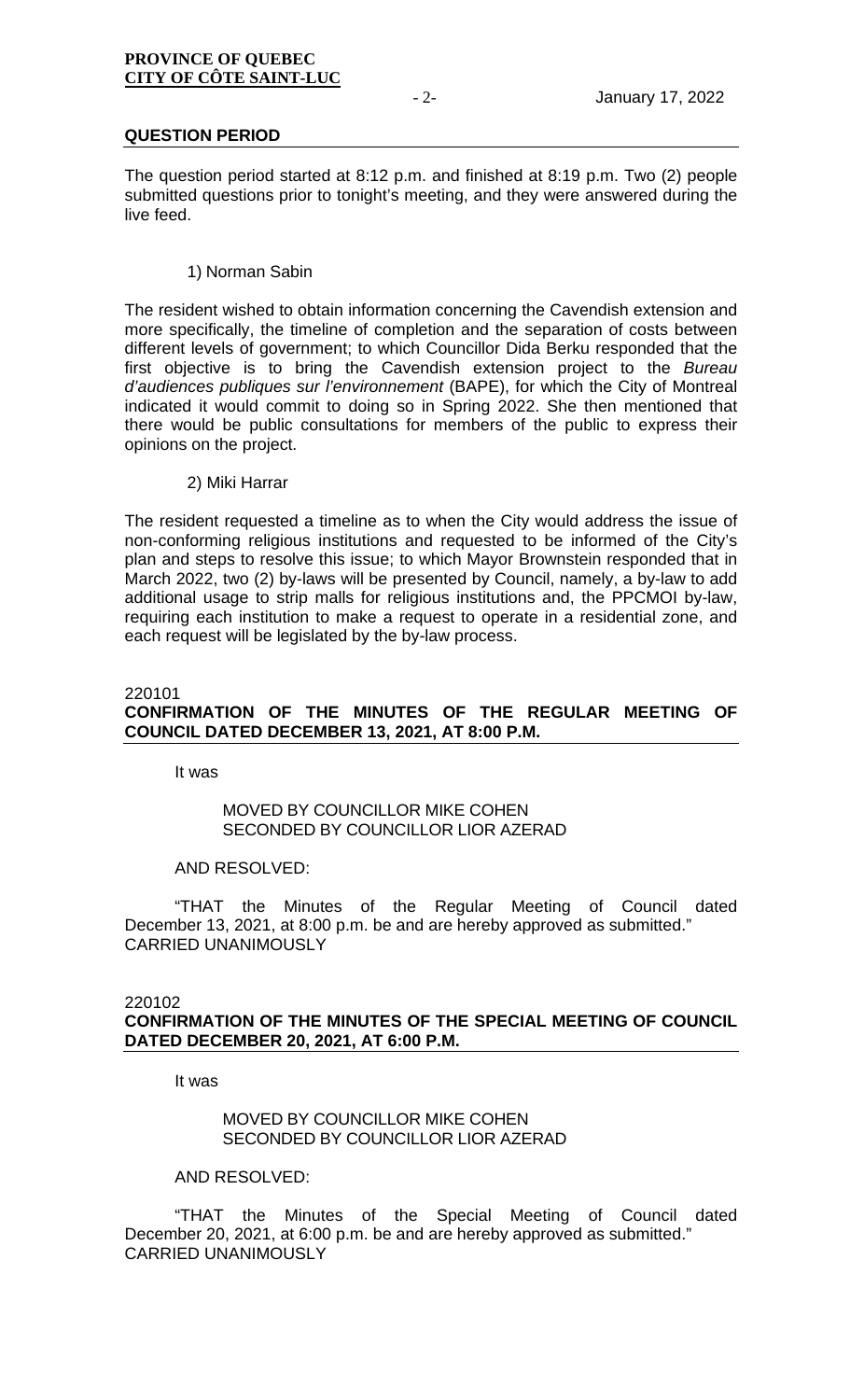### 220103 **CONFIRMATION OF THE MINUTES OF THE SPECIAL MEETING OF COUNCIL DATED DECEMBER 20, 2021, AT 7:00 P.M.**

It was

# MOVED BY COUNCILLOR MIKE COHEN SECONDED BY COUNCILLOR LIOR AZERAD

### AND RESOLVED:

"THAT the Minutes of the Special Meeting of Council dated December 20, 2021, at 7:00 p.m. be and are hereby approved as submitted." CARRIED UNANIMOUSLY

### 220104 **CONFIRMATION OF THE MINUTES OF THE SPECIAL MEETING OF COUNCIL DATED DECEMBER 22, 2021, AT 6:30 P.M.**

It was

# MOVED BY COUNCILLOR MIKE COHEN SECONDED BY COUNCILLOR LIOR AZERAD

### AND RESOLVED:

"THAT the Minutes of the Special Meeting of Council dated December 22, 2021, at 6:30 p.m. be and are hereby approved as submitted." CARRIED UNANIMOUSLY

### 220105

# **MONTHLY DEPARTMENTAL REPORTS AND COUNCIL REPORTING FOR DECEMBER 2021**

It was

### MOVED BY COUNCILLOR ANDEE SHUSTER SECONDED BY COUNCILLOR STEVEN ERDELYI

### AND RESOLVED:

"THAT the monthly departmental reports submitted for December 2021 be and are hereby approved as submitted." CARRIED UNANIMOUSLY

220106

### **ORDER OF COUNCIL TO SELL IMMOVABLES DUE TO NON-PAYMENT OF MUNICIPAL TAXES - LIST OF ARREARS - TAXES AND TRANSFER DUTIES FOR THE 2020 FISCAL YEAR AND EARLIER AND THE APPOINTMENT OF AN EXTERNAL FIRM TO CONDUCT THE SALE OF IMMOVABLES DUE TO NON-PAYMENT OF MUNICIPAL TAXES[2](#page-2-0)**

WHEREAS the Côte Saint-Luc City Council ("Council") has received the statement of arrears and has examined said statement;

<span id="page-2-0"></span><sup>&</sup>lt;sup>2</sup> The amounts in red contained within the Annex A attached hereto are not subject to the sale of immovables and the Public Notice to this effect as they are less than \$100.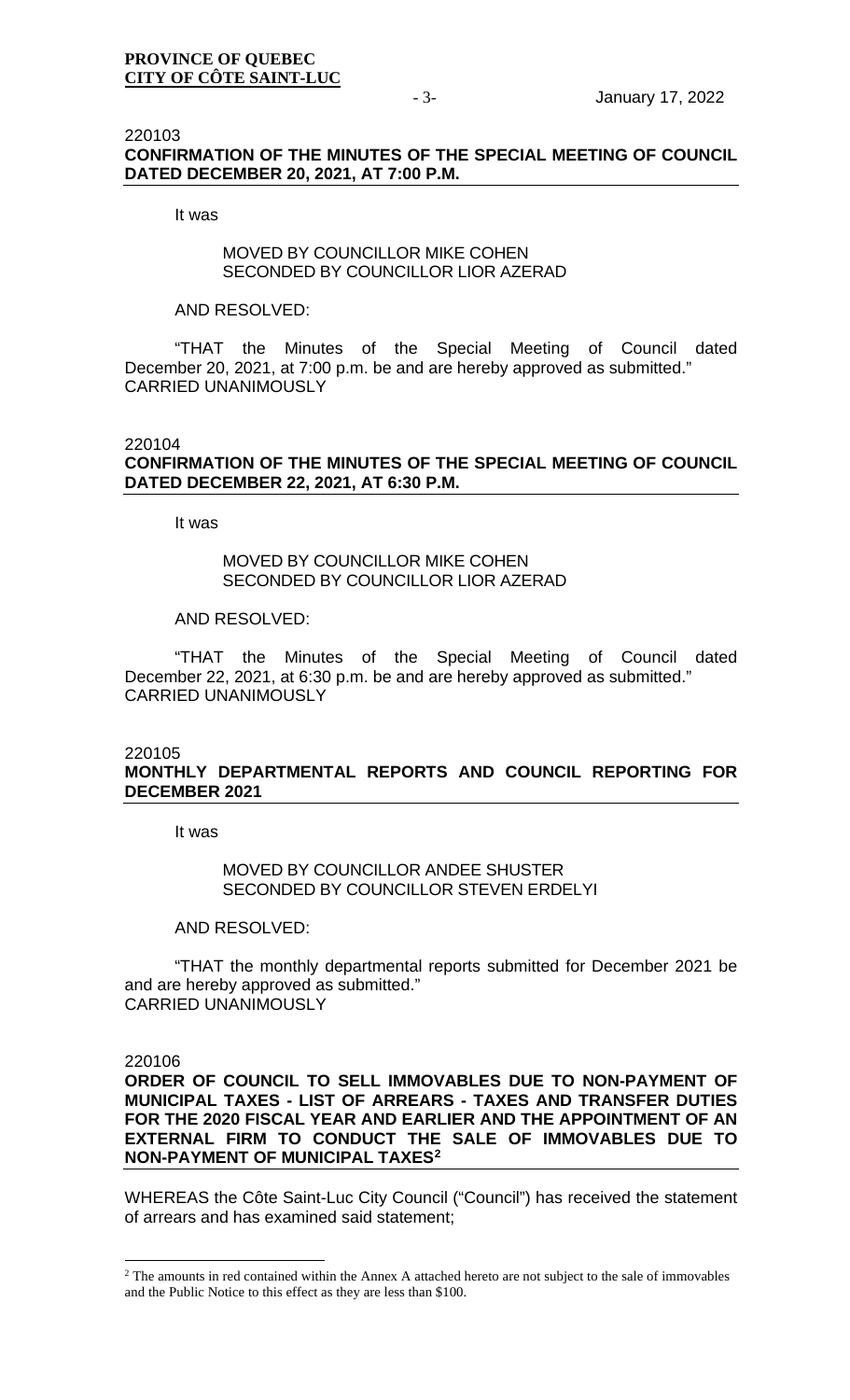WHEREAS the City Treasurer filed said statement at the Regular meeting of Council held on January 17, 2022;

It was

### MOVED BY COUNCILLOR STEVEN ERDELYI SECONDED BY COUNCILLOR DIDA BERKU

### AND RESOLVED:

"THAT subject to Sections 511, 512 and 517 of the *Cities and Towns Act* (C.Q.L.R., chapter C-19), the Council orders any attorney at Bélanger Sauvé S.E.N.C.L. to sell the immovables contained within the list annexed herewith as Annex A due to non-payment of municipal taxes and transfer duties for the 2020 fiscal year and earlier at public auction be held on April 13, 2022, at the City Hall or by videoconference."

CARRIED UNANIMOUSLY

### 220107

# **AUTHORIZATION FOR THE CITY TREASURER TO BID ON BEHALF OF THE CITY FOR THE AMOUNT IN UNPAID ARREARS CORRESPONDING WITH UNPAID MUNICIPAL TAXES**

WHEREAS the City of Côte Saint-Luc ("City") will hold a Public Auction at the City Hall located at 5801 Cavendish Boulevard, Côte Saint-Luc, on April 13, 2022, at 2:00 p.m. to satisfy the payment of the municipal taxes and the duties on transfers of immovables, with interest, penalties, plus costs, unless the said taxes, duties, interest, penalties and costs are all paid before the sale;

It was

### MOVED BY COUNCILLOR STEVEN ERDELYI SECONDED BY COUNCILLOR DIDA BERKU

### AND RESOLVED:

"THAT the City Treasurer be authorized to bid on behalf of the City, for the amount of arrears corresponding to municipal taxes, interest, penalties and costs at the municipal auction to be held on April 13, 2022, at 2:00 p.m." CARRIED UNANIMOUSLY

### 220108 **RESOLUTION TO APPROVE DISBURSEMENTS FOR THE PERIOD OF DECEMBER 1, 2021, TO DECEMBER 31, 2021**

It was

### MOVED BY COUNCILLOR STEVEN ERDELYI SECONDED BY COUNCILLOR DIDA BERKU

### AND RESOLVED:

"THAT the Côte Saint-Luc City Council approves the list of disbursements for the period of December 1, 2021, to December 31, 2021, for a total amount of \$4,694,496.94 in Canadian Funds;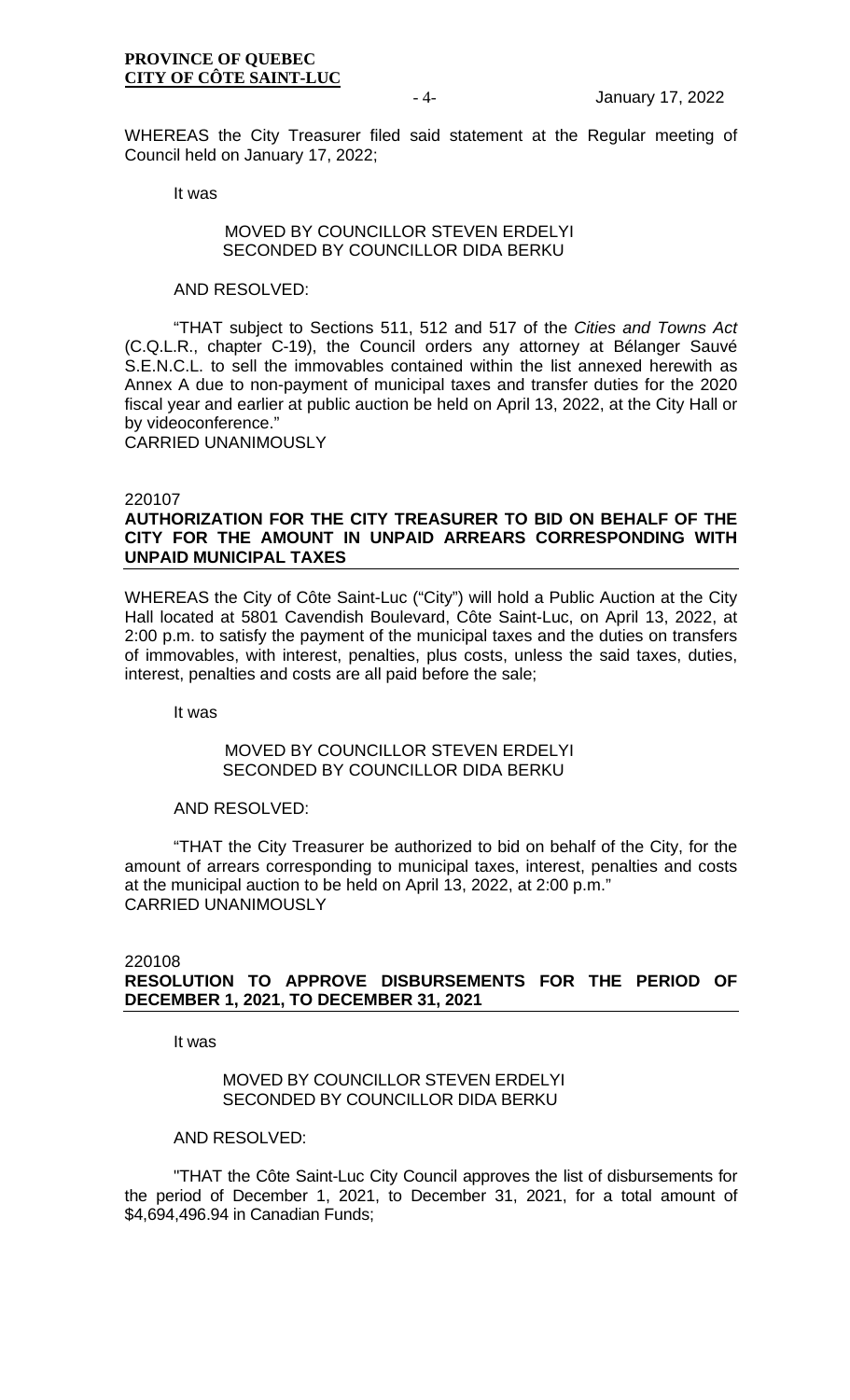THAT Treasurer's certificate No. 21-0166, dated January 10, 2022, has been issued by the City Treasurer attesting to the availability of funds to cover the above-described expenses." CARRIED UNANIMOUSLY

220109

### **BY-LAW 2582 ENTITLED: "BY-LAW 2582 AUTHORIZING A LOAN OF \$1,743,000, INCLUDING PROFESSIONAL FEES, FOR THE REPLACEMENT OF VARIOUS LEAD SERVICE LINES THROUGHOUT THE TERRITORY OF THE CITY OF CÔTE SAINT-LUC" – ADOPTION**

It was

### MOVED BY COUNCILLOR STEVEN ERDELYI SECONDED BY COUNCILLOR MITCH KUJAVSKY

# AND RESOLVED:

"THAT By-Law 2582 entitled: "By-Law 2582 authorizing a loan of \$1,743,000, including professional fees, for the replacement of various lead service lines throughout the territory of the City of Côte Saint-Luc" be and is hereby adopted." CARRIED BY THE MAJORITY OF VOTES WITH COUNCILLOR OREN SEBAG NOT REGISTERING HIS VOTE

#### 220110

**BY-LAW 2583 ENTITLED: "BY-LAW 2583 AUTHORIZING A LOAN OF \$882,000, INCLUDING PROFESSIONAL FEES, FOR THE PURCHASE AND INSTALLATION OF RESIDENTIAL WATER METERS AT VARIOUS LOCATIONS IN THE TERRITORY OF THE CITY OF CÔTE SAINT-LUC" – ADOPTION**

It was

### MOVED BY COUNCILLOR STEVEN ERDELYI SECONDED BY COUNCILLOR MITCH KUJAVSKY

#### AND RESOLVED:

"THAT By-Law 2583 entitled: "By-Law 2583 authorizing a loan of \$882,000, including professional fees, for the purchase and installation of residential water meters at various locations in the territory of the City of Côte Saint-Luc" be and is hereby adopted."

CARRIED UNANIMOUSLY

#### 220111

**BY-LAW 2584 ENTITLED: "BY-LAW 2584 AUTHORIZING A LOAN OF \$988,000, INCLUDING PROFESSIONAL FEES, FOR THE RESURFACING OF ROADS AND SIDEWALK REPAIRS AT VARIOUS LOCATIONS BELONGING TO THE CITY OF CÔTE SAINT-LUC" – ADOPTION**

It was

MOVED BY COUNCILLOR STEVEN ERDELYI SECONDED BY COUNCILLOR OREN SEBAG

AND RESOLVED: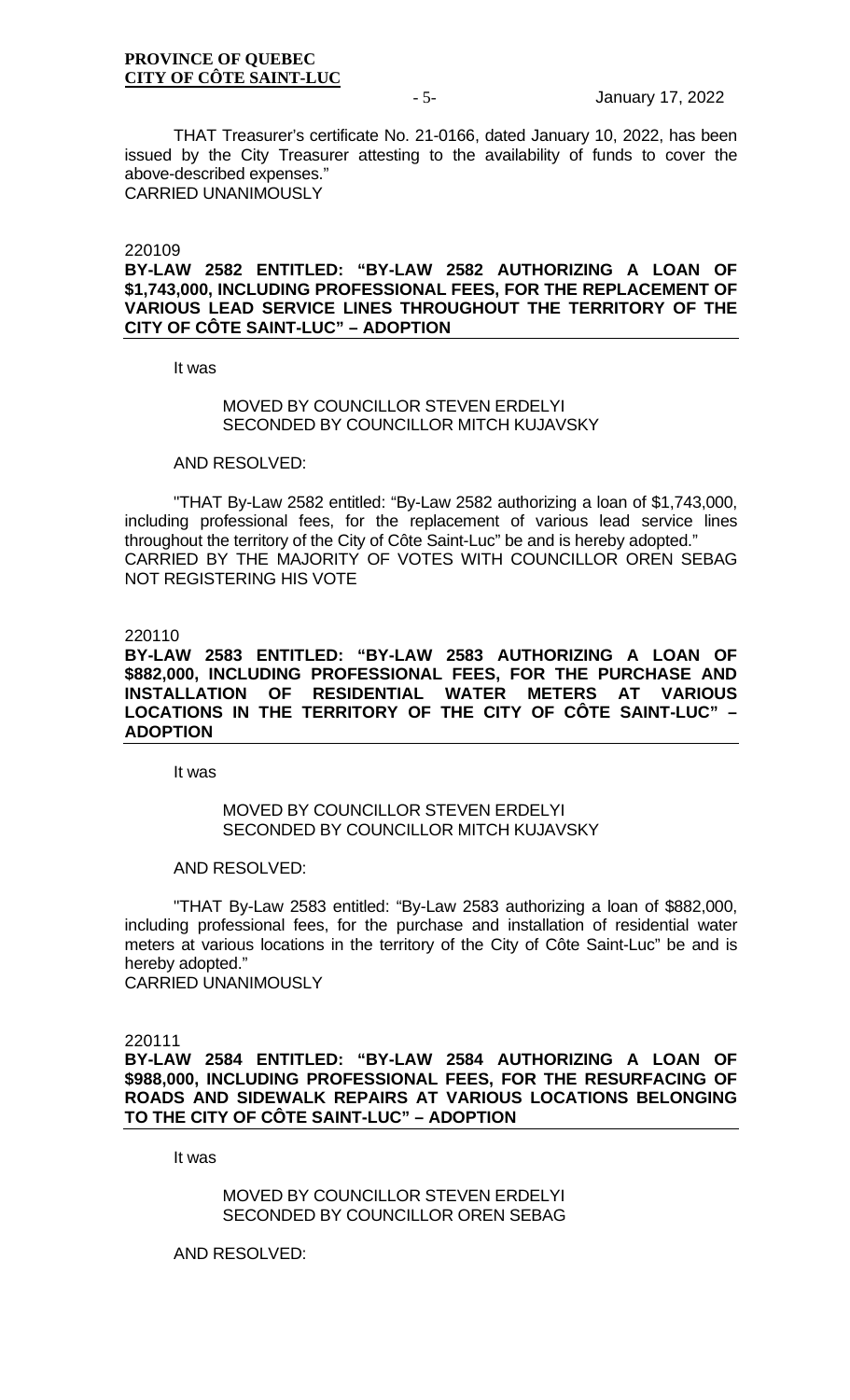"THAT By-Law 2584 entitled: "By-Law 2584 authorizing a loan of \$988,000, including professional fees, for the resurfacing of roads and sidewalk repairs at various locations belonging to the City of Côte Saint-Luc" be and is hereby adopted." CARRIED UNANIMOUSLY

#### 220112

### **BY-LAW 2585 ENTITLED: "BY-LAW 2585 AUTHORIZING A LOAN OF \$635,000, INCLUDING PROFESSIONAL FEES, FOR THE PURCHASE AND INSTALLATION OF LED STREET LIGHTS AT VARIOUS LOCATIONS, IN THE TERRITORY OF THE CITY OF CÔTE SAINT-LUC" – ADOPTION**

It was

### MOVED BY COUNCILLOR STEVEN ERDELYI SECONDED BY COUNCILLOR OREN SEBAG

# AND RESOLVED:

"THAT By-Law 2585 entitled: "By-Law 2585 authorizing a loan of \$635,000, including professional fees, for the purchase and installation of LED street lights at various locations, in the territory of the City of Côte Saint-Luc" be and is hereby adopted."

CARRIED UNANIMOUSLY

#### 220113

### **BY-LAW 2586 ENTITLED: "BY-LAW 2586 AUTHORIZING A LOAN OF \$210,000 FOR THE PURCHASE AND PLANTING OF VARIOUS TREES ON THE TERRITORY OF THE CITY OF CÔTE SAINT-LUC" – ADOPTION**

Councillor Steven Erdelyi mentioned the differences between draft By-law 2586 entitled: "By-Law 2586 authorizing a loan of \$210,000, for the purchase and planting of various trees on the territory of the City of Côte Saint-Luc" that was tabled at the December 22, 2021, Special Meeting of Council, and the final version of By-law 2586 being adopted at tonight's meeting; namely, the removal of the third "WHEREAS" in the preamble of the by-law and the modification of the term of the borrowing and refinancing provided at Article 3 of the by-law from fifteen (15) years to five (5) years.

It was

### MOVED BY COUNCILLOR STEVEN ERDELYI SECONDED BY COUNCILLOR SIDNEY BENIZRI

### AND RESOLVED:

"THAT By-Law 2586 entitled: "By-Law 2586 authorizing a loan of \$210,000, for the purchase and planting of various trees on the territory of the City of Côte Saint-Luc" be and is hereby adopted." CARRIED UNANIMOUSLY

220114

### **BY-LAW 2587 ENTITLED: "BY-LAW 2587 AUTHORIZING A LOAN OF \$263,000, INCLUDING PROFESSIONAL FEES, FOR FACILITY UPGRADES AT TRUDEAU AND YITZHAK RABIN PARK IN THE TERRITORY OF THE CITY OF CÔTE SAINT-LUC" – ADOPTION**

It was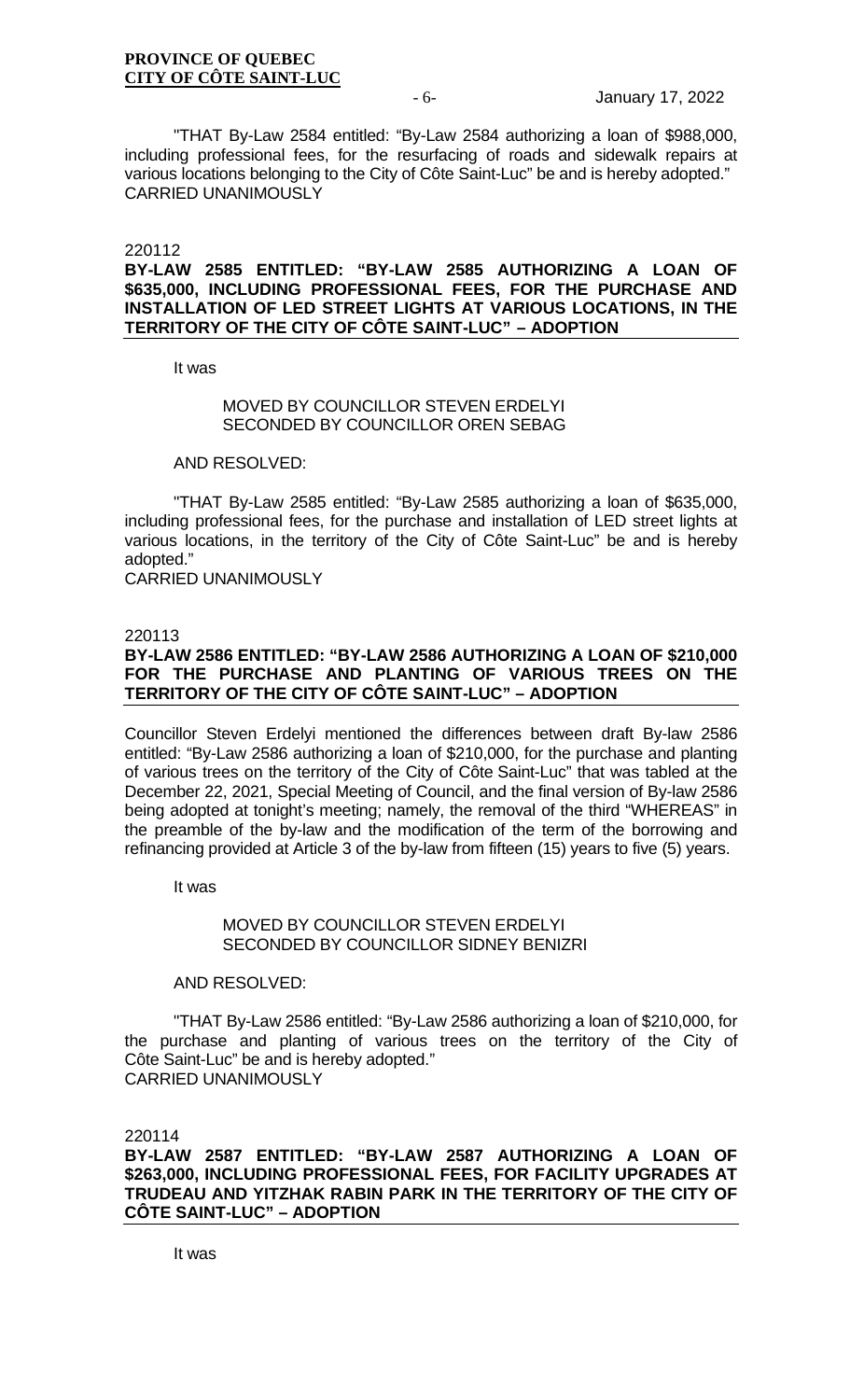### MOVED BY COUNCILLOR STEVEN ERDELYI SECONDED BY COUNCILLOR ANDEE SHUSTER

### AND RESOLVED:

"THAT By-Law 2587 entitled: "By-Law 2587 authorizing a loan of \$263,000, including professional fees, for facility upgrades at Trudeau and Yitzhak Rabin Park in the territory of the City of Côte Saint-Luc" be and is hereby adopted." CARRIED UNANIMOUSLY

220115

**BY-LAW 2588 ENTITLED: "BY-LAW 2588 FOR THE PURCHASE AND INSTALLATION OF AN IRRIGATION SYSTEM AT TRUDEAU PARK AND THE APPLICATION OF THE SUM OF \$186,000 TAKEN FROM THE AVAILABLE BALANCE ON BY-LAW 2480 IN VIEW OF FINANCING AN EXPENSE OF \$186,000" – ADOPTION**

It was

# MOVED BY COUNCILLOR STEVEN ERDELYI SECONDED BY COUNCILLOR ANDEE SHUSTER

### AND RESOLVED:

"THAT By-Law 2588 entitled: "By-Law 2588 for the purchase and installation of an irrigation system at Trudeau Park and the application of the sum of \$186,000 taken from the available balance on By-Law 2480 in view of financing an expense of \$186,000" be and is hereby adopted." CARRIED UNANIMOUSLY

220116

### **BY-LAW 2589 ENTITLED: "BY-LAW 2589 AUTHORIZING A LOAN OF \$84,000, INCLUDING PROFESSIONAL FEES, FOR THE RENOVATION OF THE BUILDING ENVELOPE AT THE SAMUEL MOSKOVITCH ARENA AND SINGERMAN PARK CHALET" – ADOPTION**

It was

### MOVED BY COUNCILLOR STEVEN ERDELYI SECONDED BY COUNCILLOR ANDEE SHUSTER

### AND RESOLVED:

"THAT By-Law 2589 entitled: "By-Law 2589 authorizing a loan of \$84,000, including professional fees, for the renovation of the building envelope at the Samuel Moskovitch Arena and Singerman Park chalet" be and is hereby adopted." CARRIED UNANIMOUSLY

220117

**BY-LAW 2590 ENTITLED: "BY-LAW 2590 AUTHORIZING A LOAN OF \$510,000, INCLUDING PROFESSIONAL FEES, FOR REPAIRS OF THE ROOF AT THE AQUATIC AND COMMUNITY CENTRE BUILDING SITUATED AT 5794 PARKHAVEN AVENUE AND RECONSTRUCTION OF ROOFTOP STRUCTURES AT CITY HALL, SITUATED AT 5801 CAVENDISH BOULEVARD" – ADOPTION**

It was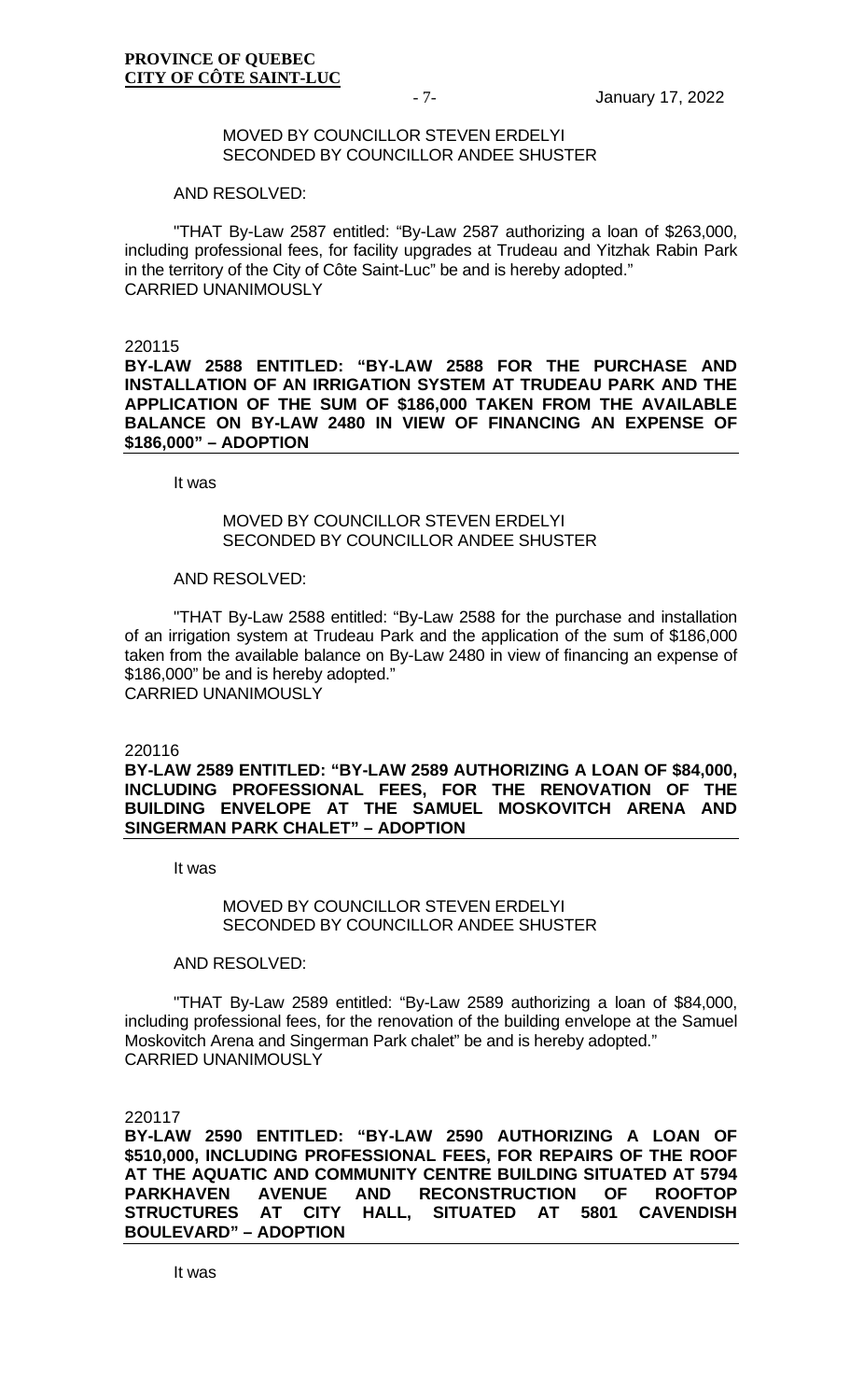### MOVED BY COUNCILLOR STEVEN ERDELYI SECONDED BY COUNCILLOR ANDEE SHUSTER

#### AND RESOLVED:

"THAT By-Law 2590 entitled: "By-Law 2590 authorizing a loan of \$510,000, including professional fees, for repairs of the roof at the Aquatic and Community Centre Building situated at 5794 Parkhaven Avenue and reconstruction of rooftop structures at City Hall, situated at 5801 Cavendish Boulevard" be and is hereby adopted."

CARRIED UNANIMOUSLY

#### 220118

# **BY-LAW 2591 ENTITLED: "BY-LAW 2591 AUTHORIZING A LOAN OF \$140,000 FOR THE PURCHASE OF VEHICLES AND EQUIPMENT" – ADOPTION**

It was

### MOVED BY COUNCILLOR STEVEN ERDELYI SECONDED BY COUNCILLOR SIDNEY BENIZRI

### AND RESOLVED:

"THAT By-Law 2591 entitled: "By-Law 2591 authorizing a loan of \$140,000 for the purchase of vehicles and equipment" be and is hereby adopted." CARRIED UNANIMOUSLY

#### 220119

### **BY-LAW 2592 ENTITLED: "BY-LAW 2592 AUTHORIZING A LOAN OF \$530,000 FOR THE PURCHASE OF HEAVY VEHICLES AND HEAVY VEHICLE EQUIPMENT" – ADOPTION**

It was

### MOVED BY COUNCILLOR STEVEN ERDELYI SECONDED BY COUNCILLOR SIDNEY BENIZRI

AND RESOLVED:

"THAT By-Law 2592 entitled: "By-Law 2592 authorizing a loan of \$530,000 for the purchase of heavy vehicles and heavy vehicle equipment" be and is hereby adopted."

CARRIED UNANIMOUSLY

220120

**HUMAN RESOURCES – PARKS AND RECREATION – CONTRACT RENEWALS OF TWO SWIM TEAM PROGRAM COACHES – FIXED-TERM CONTRACTS, MANAGEMENT POSITIONS**

It was

MOVED BY COUNCILLOR ANDEE SHUSTER SECONDED BY COUNCILLOR MITCH KUJAVSKY

AND RESOLVED: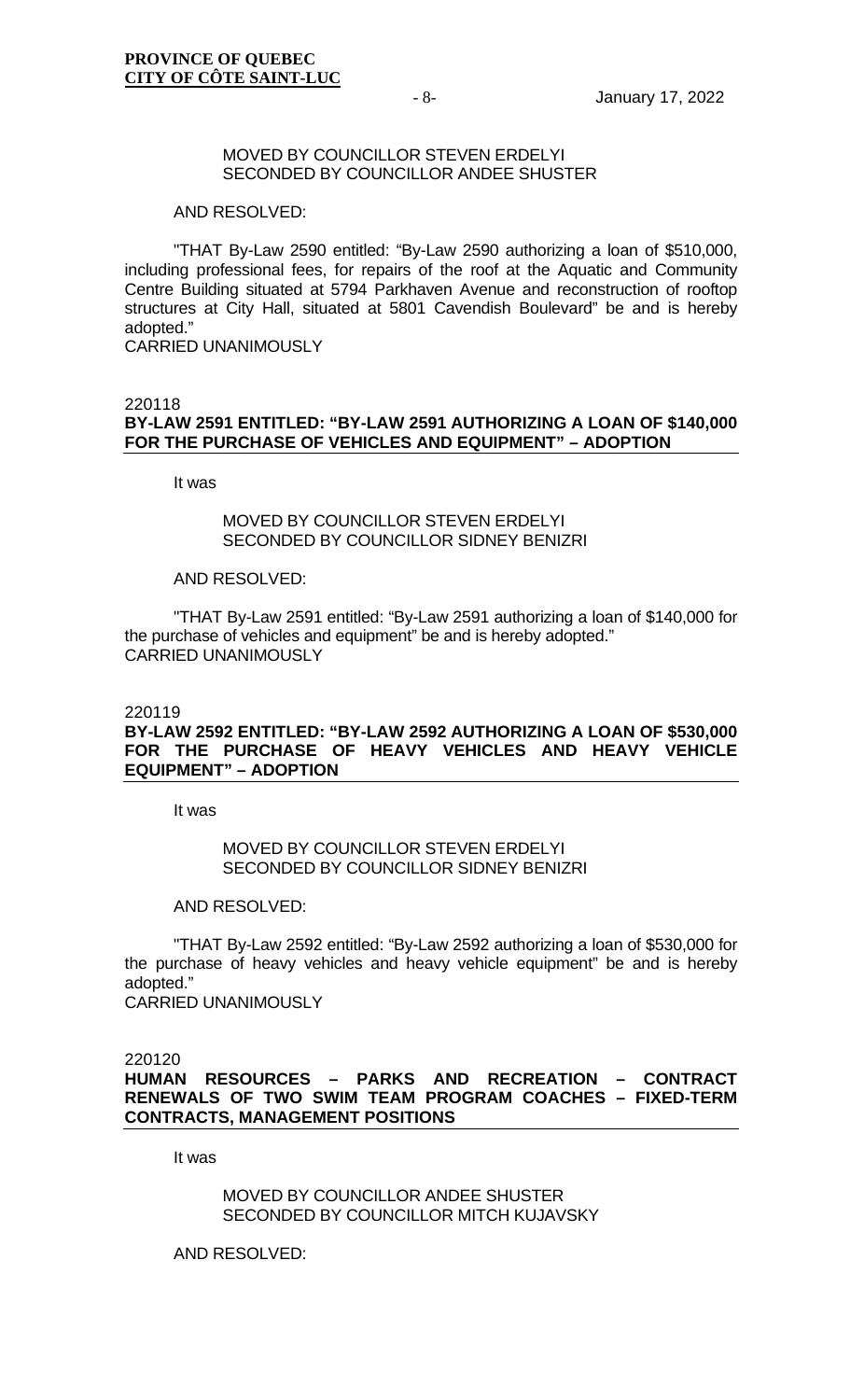"THAT the Côte Saint-Luc City Council ratifies the contract renewals of Laurence Carrier and Linda Babins as Swim Team Program Coaches, (fixed-term contracts, management positions), effective January 2, 2022;

THAT Treasurer's Certificate No. 22-0033, dated January 10, 2022, has been issued by the City Treasurer, attesting to the availability of funds to cover the above-described expenses." CARRIED UNANIMOUSLY

220121

### **HUMAN RESOURCES – PARKS AND RECREATION – CONTRACT RENEWAL OF ONE SWIM TEAM PROGRAM COACH – FIXED-TERM CONTRACT, MANAGEMENT POSITION**

It was

### MOVED BY COUNCILLOR ANDEE SHUSTER SECONDED BY COUNCILLOR MITCH KUJAVSKY

### AND RESOLVED:

"THAT the Côte Saint-Luc City Council ratifies the contract renewal of Ethan Kreuzer as a Swim Team Program Coach, (fixed-term contract, management position), effective January 2, 2022;

THAT Treasurer's Certificate No. 22-0035, dated January 10, 2022, has been issued by the City Treasurer, attesting to the availability of funds to cover the above-described expenses." CARRIED UNANIMOUSLY

220122

### **HUMAN RESOURCES – PARKS AND RECREATION – CONTRACT RENEWAL OF ONE SWIM TEAM MASTERS HEAD COACH – FIXED-TERM CONTRACT, MANAGEMENT POSITION**

It was

### MOVED BY COUNCILLOR ANDEE SHUSTER SECONDED BY COUNCILLOR MITCH KUJAVSKY

#### AND RESOLVED:

"THAT the Côte Saint-Luc City Council ratifies the contract renewal of Octavian Gutu as a Swim Team Masters Head Coach, (fixed-term contract, management position), effective January 2, 2022;

THAT Treasurer's Certificate No. 22-0034, dated January 10, 2022, has been issued by the City Treasurer, attesting to the availability of funds to cover the above-described expenses." CARRIED UNANIMOUSLY

#### 220123

# **HUMAN RESOURCES – PARKS AND RECREATION – CONTRACT RENEWAL OF ONE SWIM TEAM TRIATHLON COACH – FIXED-TERM CONTRACT, MANAGEMENT POSITION**

It was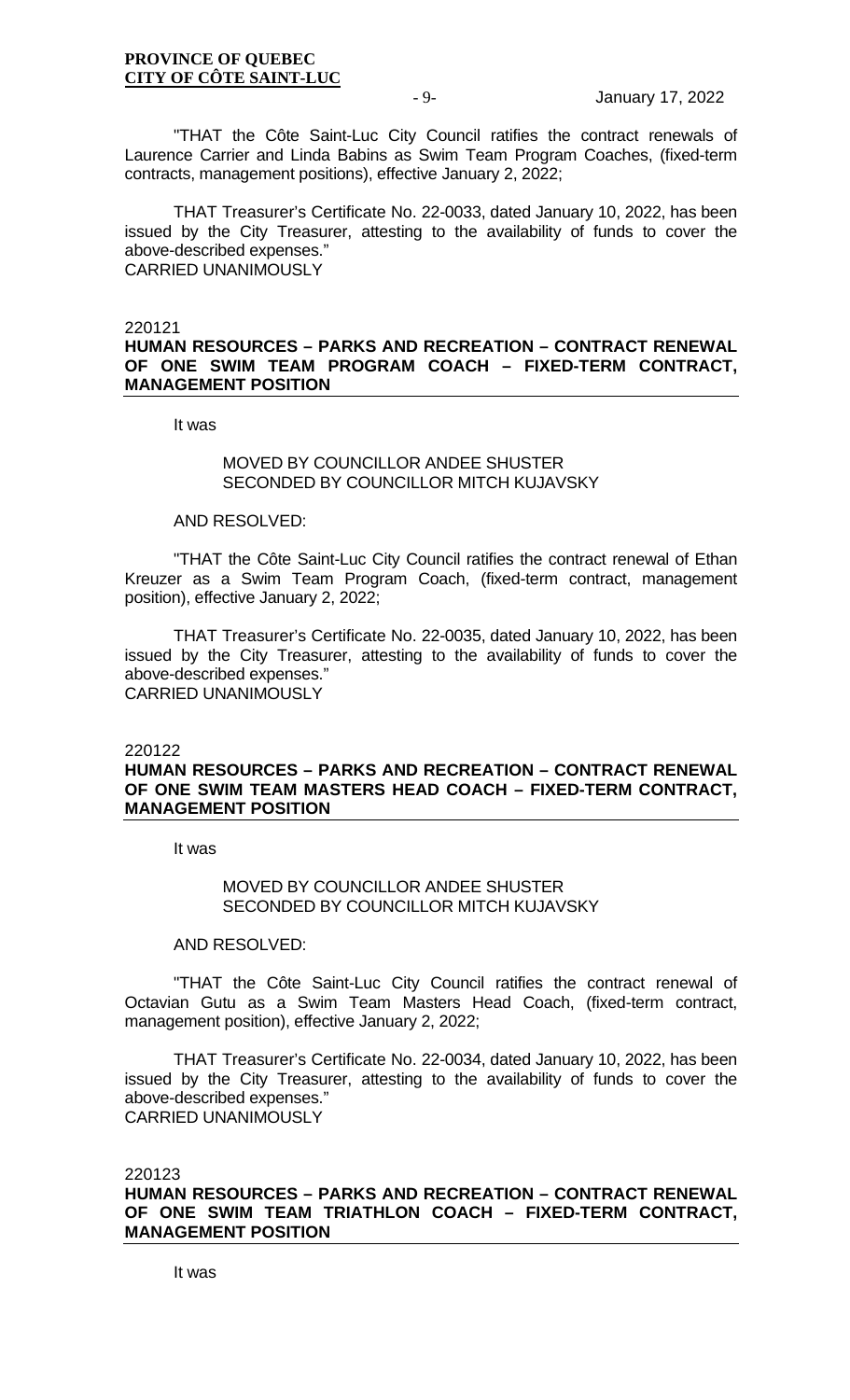### MOVED BY COUNCILLOR ANDEE SHUSTER SECONDED BY COUNCILLOR MITCH KUJAVSKY

#### AND RESOLVED:

"THAT the Côte Saint-Luc City Council ratifies the contract renewal of Kyla Rollinson as a Swim Team Triathlon Coach, (fixed-term contract, management position), effective January 2, 2022;

THAT Treasurer's Certificate No. 22-0036, dated January 10, 2022, has been issued by the City Treasurer, attesting to the availability of funds to cover the above-described expenses." CARRIED UNANIMOUSLY

#### 220124

### **APPOINTMENT OF COUNCILLOR DIDA BERKU AS** *MAIRESSE SUPPLÉANTE* **OF THE CITY OF CÔTE SAINT-LUC FOR THE PERIOD OF JANUARY 17, 2022, UP TO AND UNTIL THE JANUARY 2023 REGULAR MEETING OF COUNCIL**

It was

### MOVED BY COUNCILLOR MIKE COHEN SECONDED BY COUNCILLOR STEVEN ERDELYI

#### AND RESOLVED:

"THAT Councillor Dida Berku is and shall be named *Mairesse Suppléante* of the City of Côte Saint-Luc, effective January 17, 2022, up to and until the January 2023 Regular Meeting of Council inclusively, and further that the aforementioned Councillor Berku shall have and may exercise the powers of the Mayor when the said Mayor is absent or unable to perform the duties of his office." CARRIED BY THE MAJORITY OF VOTES WITH COUNCILLOR LIOR AZERAD **DISSENTING** 

#### 220125

# **NOTICE OF MOTION – BY-LAW 2581 TO BE ENTITLED: "BY-LAW 2581 GOVERNING THE TERMS OF PUBLICATION OF PUBLIC NOTICES"**

Councillor Dida Berku gave Notice of Motion that By-Law 2581 to be entitled: "By-law 2581 governing the terms of publication of public notices" will be presented at a later meeting for adoption.

Councillor Dida Berku mentioned the object and scope of By-Law 2581 to be entitled: "By-law 2581 governing the terms of publication of public notices".

#### 220126

### **TABLING OF DRAFT BY-LAW 2581 ENTITLED: "BY-LAW 2581 GOVERNING THE TERMS OF PUBLICATION OF PUBLIC NOTICES"**

Councillor Dida Berku tabled draft By-Law 2581 entitled: "By-law 2581 governing the terms of publication of public notices".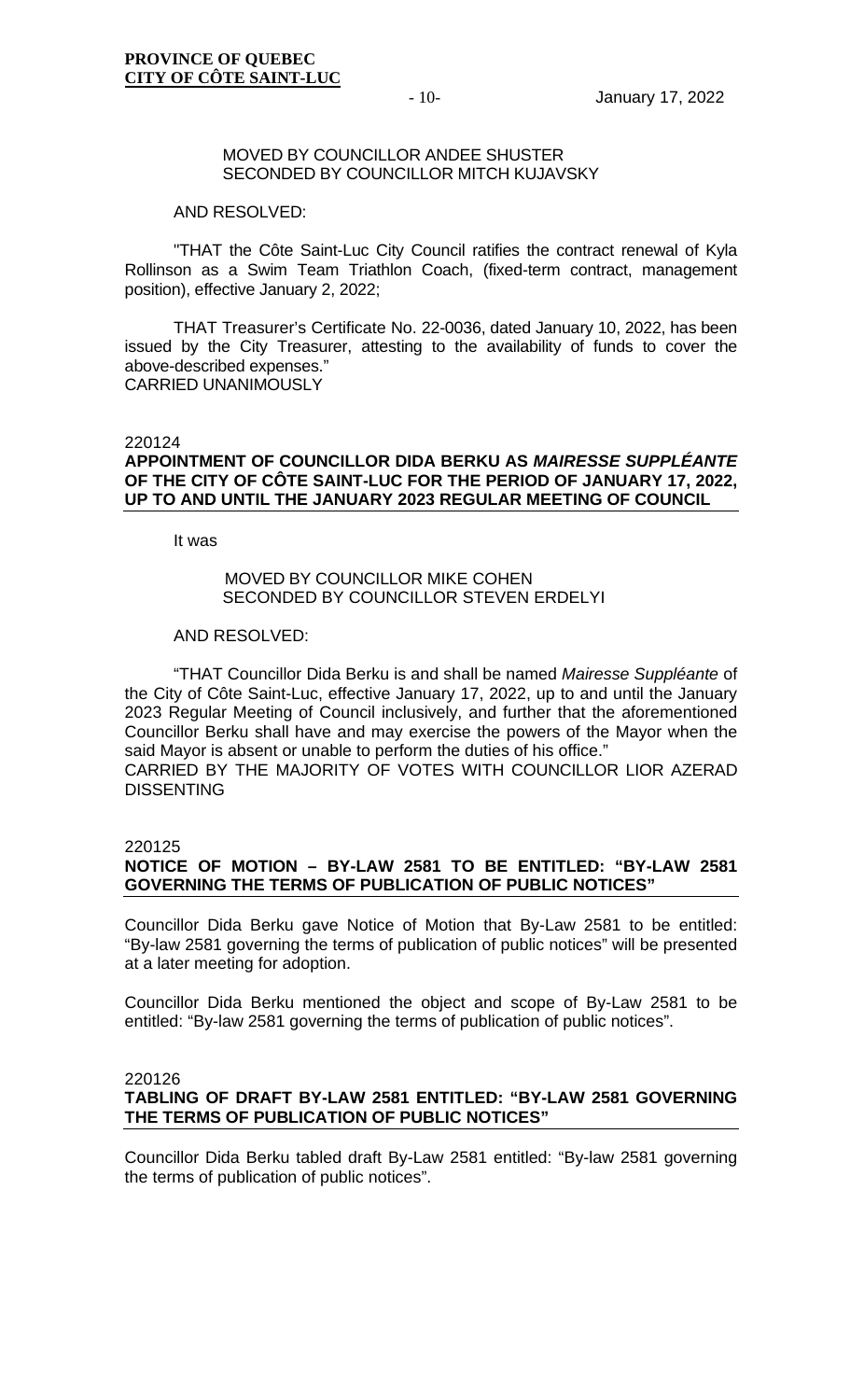### 220127

# **PARKS AND RECREATION – AWARDING OF A CONTRACT FOR THE MAINTENANCE THE CITY'S OUTDOOR AND INDOOR POOLS (K-07- 22) FOR THE YEAR 2022**

WHEREAS the City of Côte Saint-Luc ("City") wishes to award a contract for the maintenance of pools for the year 2022;

WHEREAS the City asked for quotes from three (3) suppliers and received two (2) conforming quotes;

WHEREAS the lowest conforming quote was received from Reddox Piscines et Spas Inc.;

WHEREAS as per Article 12.1 of the City's By-law 2497 entitled: "By-law Concerning Contract Management", the City is permitted to award a contract by mutual agreement for an amount between \$25,000 and \$100,000, if it is in the best interest of the City (criteria (b) and (f));

It was

### MOVED BY COUNCILLOR ANDEE SHUSTER SECONDED BY COUNCILLOR MITH KUJAVSKY

### AND RESOLVED:

"THAT the Côte Saint-Luc City Council hereby awards a contract to Reddox Piscines et Spas Inc. for the maintenance of the City's outdoor and indoor pools for the year 2022, for an amount not to exceed \$50,077.00, plus applicable taxes;

THAT Treasurer's Certificate No. 22-0030, dated January 10, 2022, has been issued by the City Treasurer attesting to the availability of funds to cover the above-described expenses.'' CARRIED UNANIMOUSLY

### 220128

# **BY-LAW 2577 ENTITLED: "BY-LAW 2577 CREATING THE FEE SCHEDULE FOR CULTURAL, SPORTS AND LEISURE ACTIVITIES FOR SPRING AND SUMMER OF 2022"- ADOPTION**

It was

### MOVED BY COUNCILLOR ANDEE SHUSTER SECONDED BY COUNCILLOR LIOR AZERAD

### AND RESOLVED:

"THAT By-law entitled: "By-law 2577 creating the fee schedule for cultural, sports and leisure activities for spring and fall of 2022" be and is hereby adopted." CARRIED UNANIMOUSLY

### 220129

# **PUBLIC WORKS – AWARDING OF A CONTRACT FOR THE MAINTENANCE OF RECYCLING AND GARBAGE BINS (K-06-22) FOR THE YEAR 2022**

WHEREAS the City of Côte Saint-Luc ("City") wishes to award a contract for the maintenance of recycling and garbage bins for the year 2022;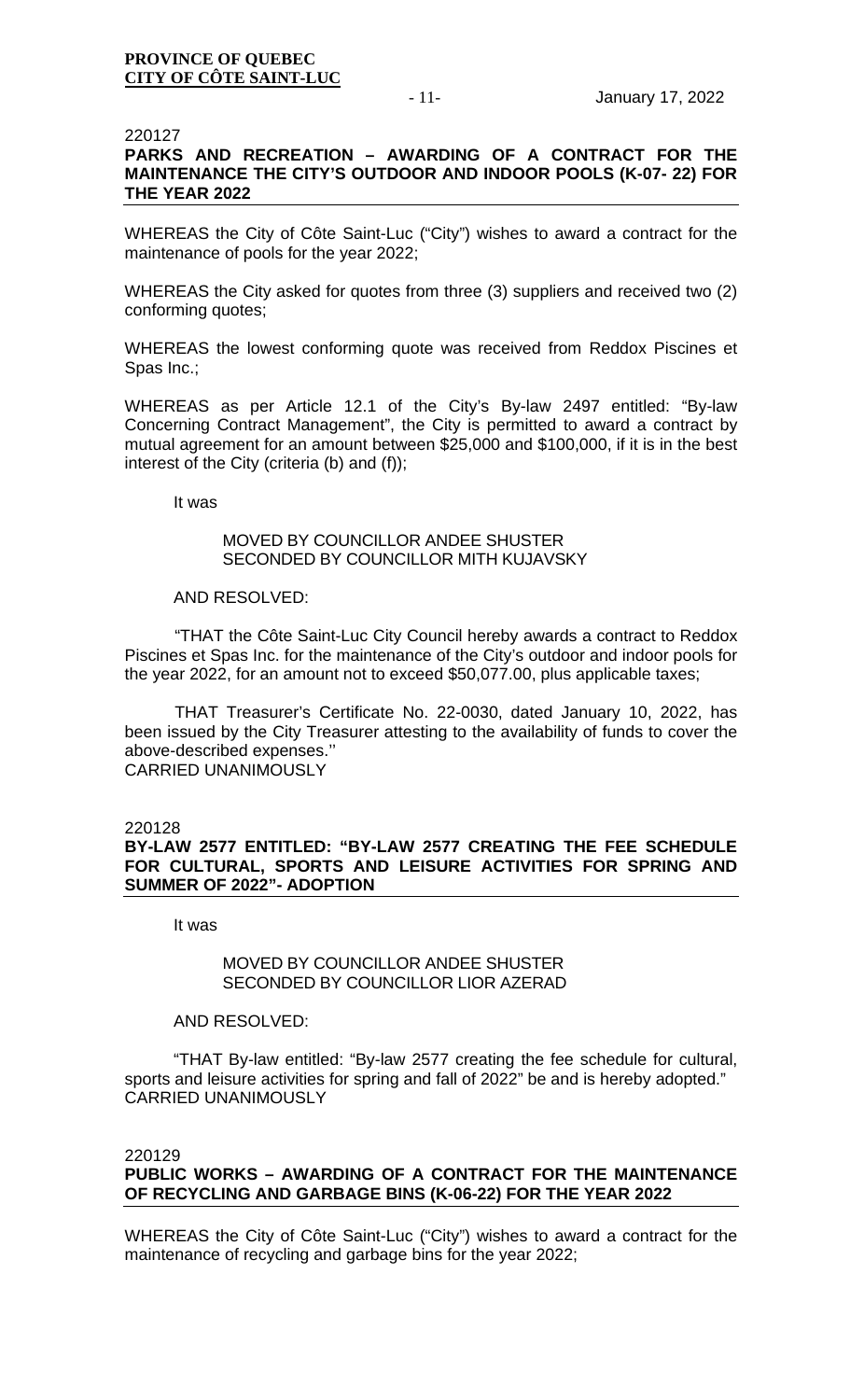WHEREAS the City requested quotes from two (2) suppliers and received one (1) conforming quote from USD Global Inc.;

WHEREAS as per Article 12.1 of the City's By-law 2497 entitled: "By-law Concerning Contract Management", the City is allowed to award a contract by mutual agreement for an amount between \$25,000 and \$100,000, if it is in the best interest of the City (criteria (b) and (c));

It was

### MOVED BY COUNCILLOR MITCH KUJAVSKY SECONDED BY COUNCILLOR STEVEN ERDELYI

### AND RESOLVED:

"THAT the Côte Saint-Luc City Council hereby awards a contract to USD Global Inc. for the maintenance of recycling and garbage bins for the year 2022, for an amount not to exceed \$50,000.00, plus applicable taxes;

THAT Treasurer Certificate No. 22-0031, dated January 10, 2022, has been issued by the City Treasurer attesting to the availability of funds to cover the above-described expenses." CARRIED UNANIMOUSLY

### 220130

# **PUBLIC WORKS – AWARDING OF A CONTRACT FOR TREE MAINTENANCE SERVICES (C-01-22-26)**

WHEREAS the City of Côte Saint-Luc ("City") issued a public call for tenders under Tender No. C-01-22-26 for tree maintenance services for the 2022, 2023 and 2024 years, with an option, at the City's sole discretion, for the 2025 and 2026 years, and received three (3) bids;

WHEREAS the lowest conforming bid was received from Entrepreneurs Paysagistes Strathmore (1997) Ltée;

It was

### MOVED BY COUNCILLOR MITCH KUJAVSKY SECONDED BY COUNCILLOR STEVEN ERDELYI

### AND RESOLVED:

"THAT the Côte Saint-Luc City Council hereby awards a contract to Entrepreneurs Paysagistes Strathmore (1997) Ltée for tree maintenance services pursuant to the terms of the public tender C-01-22-26 for an amount of \$35,000.00, plus applicable taxes per year, and an amount of \$175,000.00, plus applicable taxes, for the entire term of the contract, including the option years;

THAT the City reserves its rights, at its discretion, to exercise the optional years 2025 and 2026;

THAT Treasurer Certificate No. 22-0028, dated January 10, 2022, has been issued by the City Treasurer attesting to the availability of funds to cover the above-described expenses."

CARRIED UNANIMOUSLY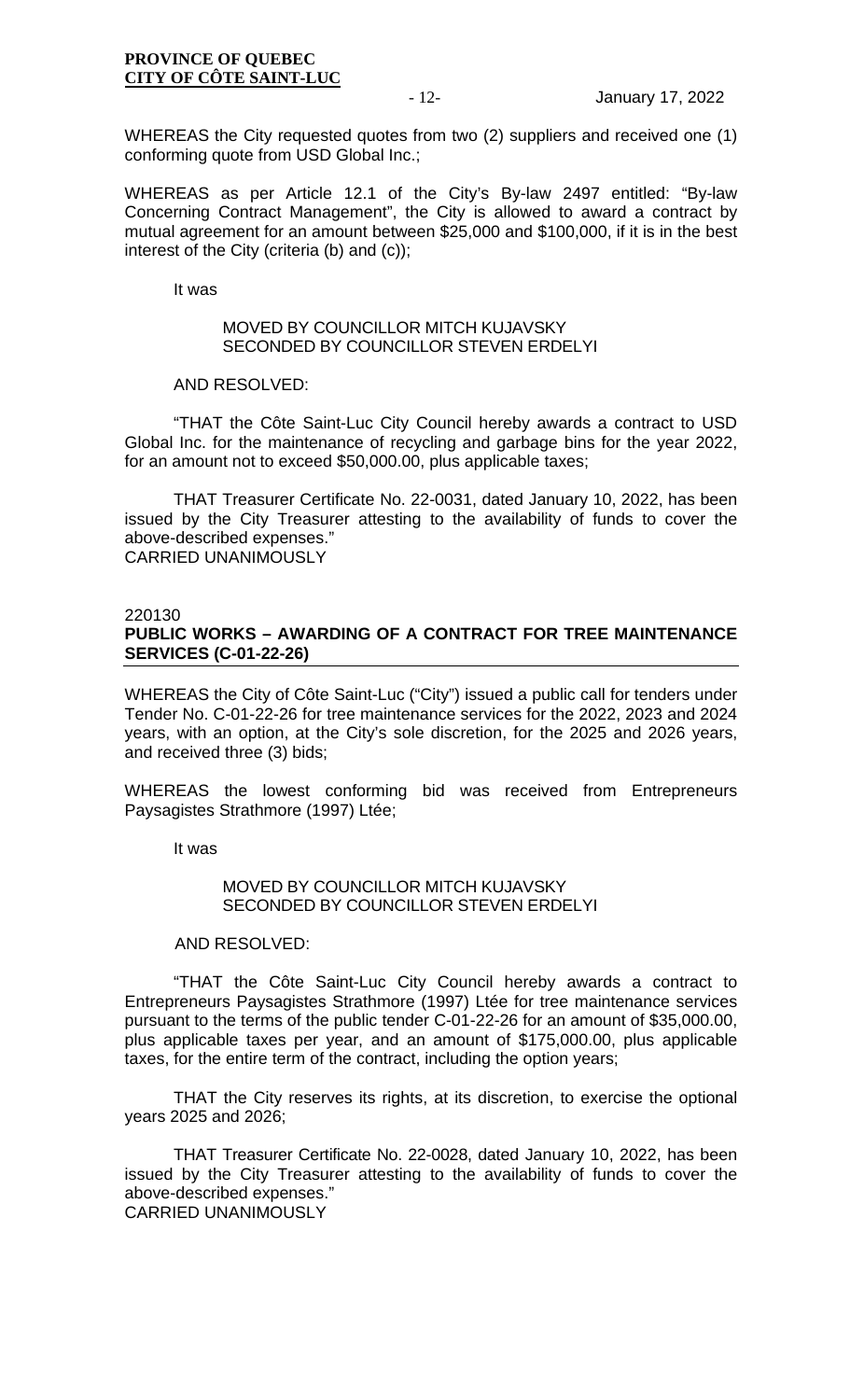220131

# **PUBLIC WORKS – RENEWAL OF TWO (2) CONTRACTS FOR PREVENTIVE MAINTENANCE OF THE HVAC SYSTEMS AT THE AQUATIC AND COMMUNITY CENTER AND OTHER MUNICIPAL BUILDINGS (K-10-22)**

WHEREAS on December 14, 2020, by way of resolution number 201221, the City of Côte Saint-Luc ("City") awarded two (2) contracts by mutual agreement for preventive maintenance of the HVAC systems at the Aquatic and Community Center and other municipal buildings to for the year 2021 to Kolostat Inc.;

WHEREAS the City wishes to renew the existing contracts with Kolostat Inc. for the 2022 year, as provided by Article 12.1 of the City's By-law 2497 entitled: "By-law Concerning Contract Management", if it is in the best interest of the City (criteria (a), and (f));

It was

# MOVED BY COUNCILLOR SIDNEY BENIZRI SECONDED BY COUNCILLOR ANDEE SHUSTER

### AND RESOLVED:

"THAT the Côte Saint-Luc City Council hereby renews the two (2) existing contracts with Kolostat Inc. for the 2022 year, with respect to the following terms:

- (1) An all-inclusive HVAC preventive maintenance contract for the Aquatic and Community Center building, for the period starting January 1<sup>st</sup>, 2022, and ending December 31, 2022, for an amount of \$42,107.00, plus applicable taxes;
- (2) A regular HVAC preventive maintenance contract for nine (9) of the City facilities, namely: Gymnasium, Fire Station, Public Works, Parks and Recreation, Pierre Elliott Trudeau Park's Chalets No. 1 and No. 3, Rembrandt Park's Chalet and the three pumping stations of the City, for the period starting January 1, 2022, and ending December 31, 2022, for an amount of \$18,474.00, plus applicable taxes;

THAT Treasurer's Certificate No. 22-0029, dated January 10, 2022, has been issued by the City Treasurer, attesting to the availability of funds to cover the above-described expenses." CARRIED UNANIMOUSLY

### 220132

### **NOTICE OF MOTION – BY-LAW 2579 TO BE ENTITLED: "BY-LAW 2579 RE-ADOPTING BY-LAW 2575 ADOPTING A CODE OF ETHICS AND GOOD CONDUCT FOR THE ELECTED MUNICIPAL OFFICERS OF THE CITY OF CÔTE SAINT-LUC"**

Councillor Dida Berku gave Notice of Motion that By-Law 2579 to be entitled: "By-Law 2579 re-adopting By-Law 2575 adopting a Code of Ethics and Good Conduct for the Elected Municipal Officers of the City of Côte Saint-Luc".

Councillor Dida Berku mentioned the object and scope of By-Law 2579 to be entitled: "By-Law 2579 re-adopting By-Law 2575 adopting a Code of Ethics and Good Conduct for the Elected Municipal Officers of the City of Côte Saint-Luc".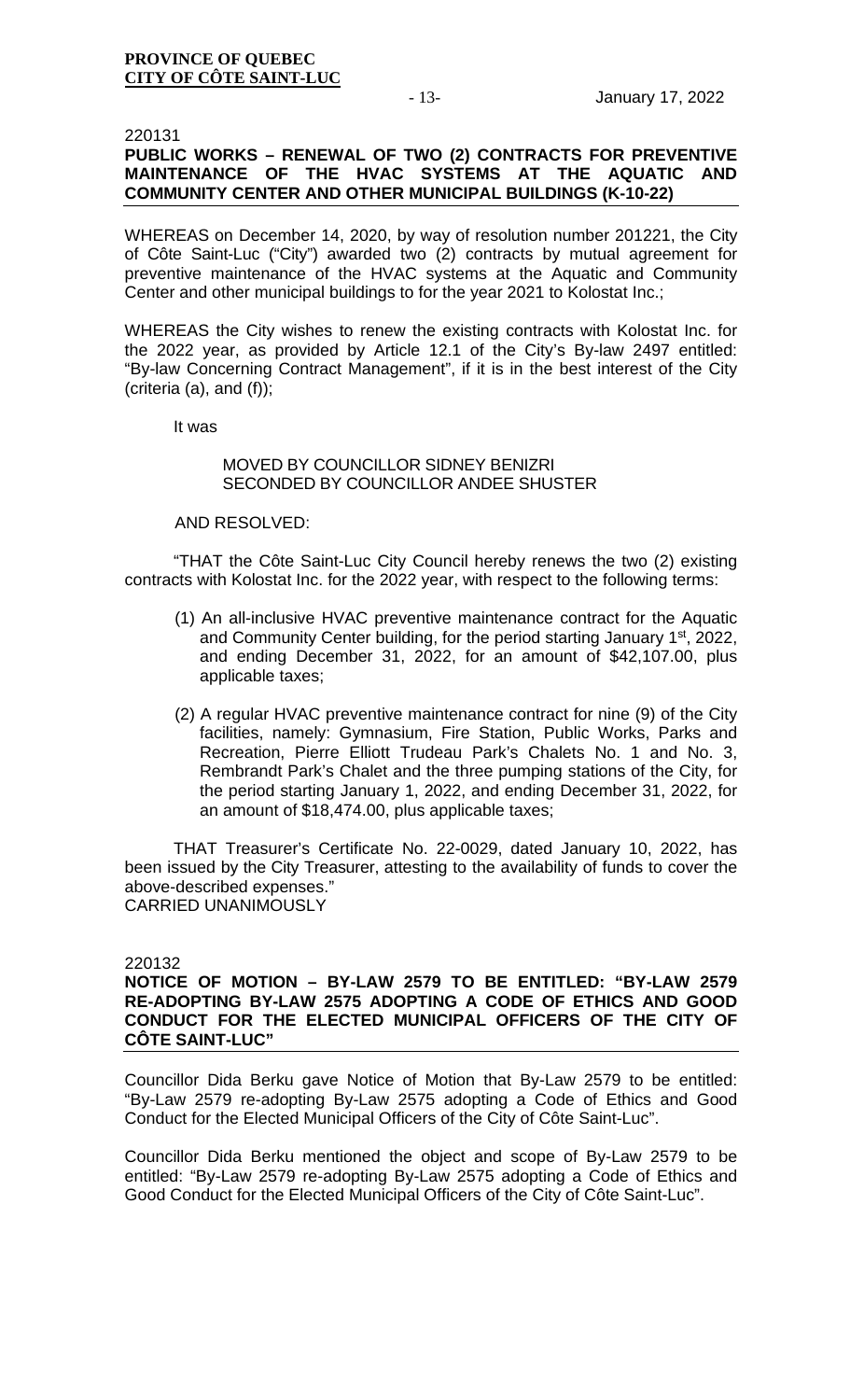### 220133

# **TABLING OF DRAFT BY-LAW 2579 TO BE ENTITLED: "BY-LAW 2579 RE-ADOPTING BY-LAW 2575 ADOPTING A CODE OF ETHICS AND GOOD CONDUCT FOR THE ELECTED MUNICIPAL OFFICERS OF THE CITY OF CÔTE SAINT-LUC"**

Councillor Dida Berku tabled draft By-Law 2579 to be entitled: "By-Law 2579 re-adopting By-Laws 2575 adopting a Code of Ethics and Good Conduct for the Elected Municipal Officers of the City of Côte Saint-Luc".

### 220134

### **URBAN DEVELOPMENT – AWARDING OF A CONTRACT FOR THE PURCHASE OF ELECTRIC VEHICLE CHARGING STATIONS FOR THE ARENA PARKING LOT AND THE PARKING LOT AT 8100 CÔTE SAINT-LUC ROAD (K-08-22)**

WHEREAS the City of Côte Saint-Luc ("City") wishes to award a contract for the purchase and installation of electric vehicle charging stations for the Arena parking lot and the parking lot at 8100 Côte Saint-Luc Road;

WHEREAS the City asked three (3) suppliers to provide a quote for this contract and received three (3) quotes for the Arena parking lot and two (2) quotes for the parking lot at 8100 Côte Saint-Luc Road;

WHEREAS for both locations, the lowest quote was received from AddÉnergie (Smart Charging Solutions);

WHEREAS as per Article 12.1 of the City's By-law 2497 entitled: "By-law Concerning Contract Management", the City is allowed to award a contract by mutual agreement for an amount between \$25,000 and \$100,000, if it is in the best interest of the City (criteria (d));

It was

### MOVED BY COUNCILLOR STEVEN ERDELYI SECONDED BY COUNCILLOR MITCH KUJAVSKY

### AND RESOLVED:

"THAT the Côte Saint-Luc City Council hereby awards a contract to AddÉnergie (Smart Charging Solutions) for the purchase of electric vehicle charging stations for the Arena parking lot and the parking lot at 8100 Côte Saint-Luc Road, for an amount not to exceed \$25,795.03, plus applicable taxes;

THAT the above-described expenses shall be financed in whole from the City's Working Fund as a non-interest bearing loan;

THAT the City shall provide, every year, out of its general fund, a sum sufficient to repay the loan back into the Working Fund;

THAT the terms of repayment shall not exceed five (5) years;

THAT Treasurer Certificate No. 22-0032, dated January 10, 2022, has been issued by the City Treasurer, attesting to the availability of funds to cover the above-described expenses."

CARRIED UNANIMOUSLY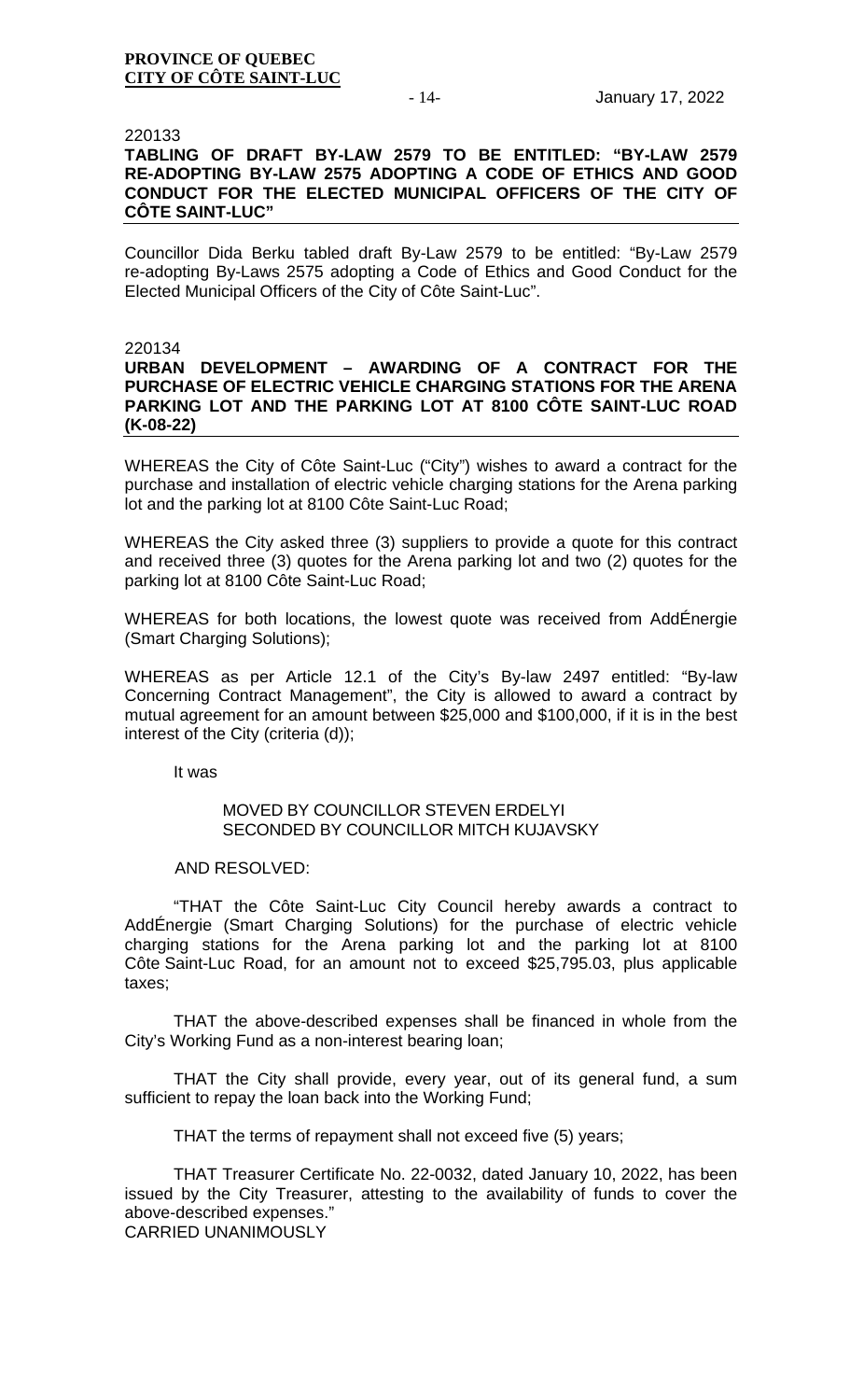### 220135 **NOTICE OF MOTION – BY-LAW 2593 TO BE ENTITLED: "CONSTRUCTION BY-LAW"**

Councillor Mitch Kujavsky gave Notice of Motion that By-Law 2593 to be entitled: "Construction By-law" will be presented at a later meeting for adoption.

Councillor Mitch Kujavsky mentioned the object and scope of By-Law 2593 to be entitled: "Construction By-law", more specifically; this is an update to the City's current Construction by-law and references to the current National Building Code along with the addition of some new provisions, for example, but not limited to, section 3.2 on sustainable construction techniques and section 3.4 requiring carbon monoxide detectors and three stream waste chutes in new multifamily construction as well as section 5.1 concerning updated building permit application requirements.

### 220136<br>**ADOPTION** OF DRAFT BY-LAW NO. 2593 TO BE ENTITLED: **"CONSTRUCTION BY-LAW"**

WHEREAS under Ministerial Order No. 2021-054, any procedure, other than a referendum, that is part of the decision-making process of a municipal body and that involves the movement or gathering of citizens may be replaced by a 15-day written consultation which will be announced by public notice;

WHEREAS Ministerial Order No. 2021-054, when applicable, supersedes the provisions of the *Act Respecting Land Use Planning and Development* (C.Q.L.R., Chapter a-19.1) in the context of the COVID-19 pandemic;

It was

# MOVED BY COUNCILLOR MITCH KUJAVSKY SECONDED BY COUNCILLOR STEVEN ERDELYI

### AND RESOLVED:

"THAT in conformity with the *Act Respecting Land Use Planning and Development* (C.Q.L.R., Chapter a-19.1) the Côte Saint-Luc City Council hereby adopts Draft By-Law No. 2593 to be entitled: "Construction By-law";

THAT in lieu of the Public Consultation Meeting provided by par. 2 of section 125 of the *Act Respecting Land Use Planning and Development* (C.Q.L.R., Chapter a-19.1), the Côte Saint-Luc City Council hereby declares that a 15-day written consultation as per Provincial Order in Council No. 2021-054 be held and said written consultation will commence as of the date of publication of the public notice to that effect."

CARRIED UNANIMOUSLY

# 220137

# **NOTICE OF MOTION – BY-LAW 2594 TO BE ENTITLED: "BY-LAW CONCERNING THE PIPING OF DRINKING WATER, WASTEWATER AND STORM WATER"**

Councillor Mitch Kujavsky gave Notice of Motion that By-Law 2594 to be entitled: "By-law concerning the piping of drinking water, wastewater and storm water" will be presented at a later meeting for adoption.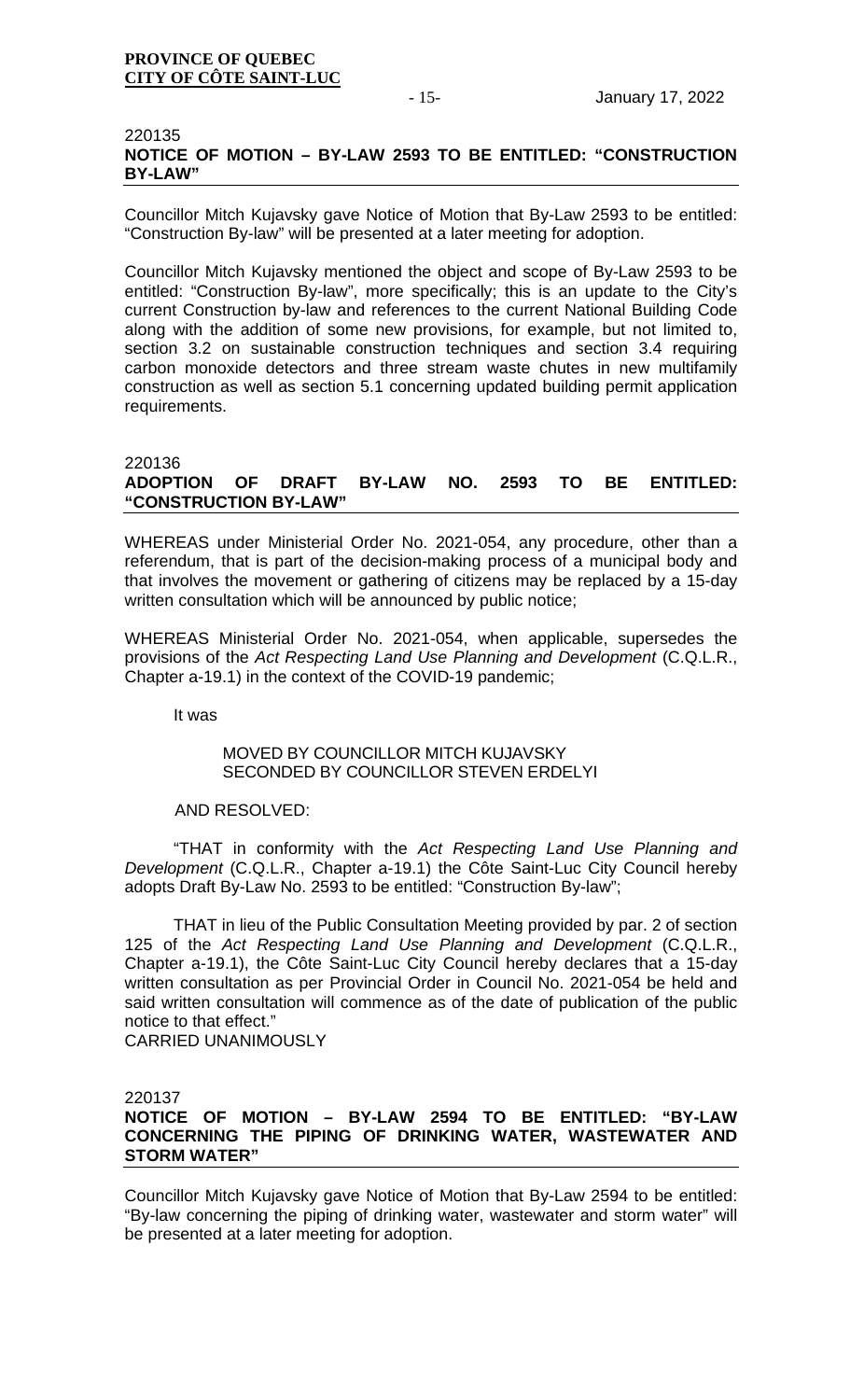Councillor Mitch Kujavsky mentioned the object and scope of By-Law 2594 to be entitled: "By-law concerning the piping of drinking water, wastewater and storm water".

### 220138

# **TABLING OF DRAFT BY-LAW 2594 ENTITLED: "BY-LAW CONCERNING THE PIPING OF DRINKING WATER, WASTEWATER AND STORM WATER"**

Councillor Mitch Kujavsky tabled draft By-Law 2594 entitled: "By-law concerning the piping of drinking water, wastewater and storm water".

#### 220139

# **URBAN PLANNING – SITE PLANNING AND ARCHITECTURAL INTEGRATION PROGRAMS (SPAIP) – 5565 ROBINSON – CÔTE SAINT-LUC**

It was

### MOVED BY COUNCILLOR MITCH KUJAVSKY SECONDED BY COUNCILLOR DIDA BERKU

#### AND RESOLVED:

"THAT the site planning and architectural integration program showing an extension to an existing Detached Single-Family Dwelling on lot 1 561 092 at 5565 Robinson and prepared by Construction Précellence; for the Planning Advisory Committee meeting of November 30, 2021, be approved according to the provisions of Chapter 14 of by-law 2217, of the City of Côte Saint-Luc." CARRIED UNANIMOUSLY

220140

### **URBAN PLANNING – SITE PLANNING AND ARCHITECTURAL INTEGRATION PROGRAMS (SPAIP) – 5765 WENTWORTH – CÔTE SAINT-LUC**

It was

### MOVED BY COUNCILLOR MITCH KUJAVSKY SECONDED BY COUNCILLOR OREN SEBAG

### AND RESOLVED:

"THAT the site planning and architectural integration program showing a rear extension and partial second storey addition to an existing Semi-Detached Single-Family Dwelling on lot 1 052 155 at 5765 Wentworth and prepared by DEVMICO; for the Planning Advisory Committee meeting of November 30, 2021, be approved according to the provisions of Chapter 14 of by-law 2217, of the City of Côte Saint-Luc." CARRIED UNANIMOUSLY

220141 **URBAN PLANNING – SITE PLANNING AND ARCHITECTURAL INTEGRATION PROGRAMS (SPAIP) – 5783 LÉGER – CÔTE SAINT-LUC** 

It was

MOVED BY COUNCILLOR MITCH KUJAVSKY SECONDED BY COUNCILLOR OREN SEBAG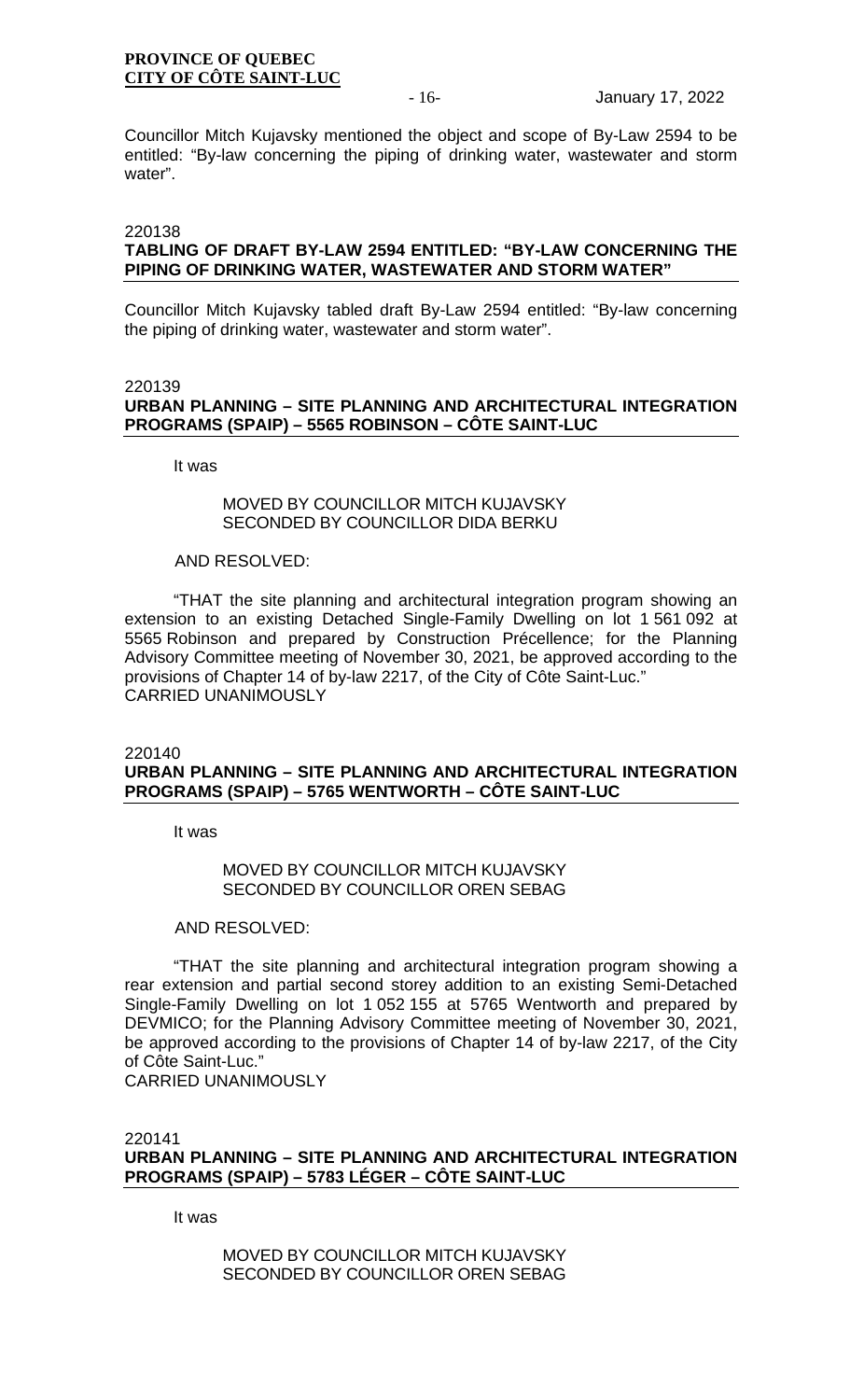### AND RESOLVED:

"THAT the site planning and architectural integration program showing a second storey addition to an existing Detached Single-Family Dwelling on lot 1 052 492 at 5783 Léger and prepared by Alt & Agapi Architectes; for the Planning Advisory Committee meeting of November 30, 2021, be approved according to the provisions of Chapter 14 of by-law 2217, of the City of Côte Saint-Luc."

CARRIED UNANIMOUSLY

### 220142 **URBAN PLANNING – SITE PLANNING AND ARCHITECTURAL INTEGRATION PROGRAMS (SPAIP) – 7059 WAVELL – CÔTE SAINT-LUC**

It was

### MOVED BY COUNCILLOR MITCH KUJJAVSKY SECONDED BY COUNCILLOR SIDNEY BENIZRI

### AND RESOLVED:

"THAT the site planning and architectural integration program showing a rear extension to an existing Semi-Detached Single-Family Dwelling on lot 1 054 415 at 7059 Wavell and prepared by Groupe Masella; for the Planning Advisory Committee meeting of November 30, 2021, be approved according to the provisions of Chapter 14 of by-law 2217, of the City of Côte Saint-Luc." CARRIED UNANIMOUSLY

### 220143

# **URBAN PLANNING – SITE PLANNING AND ARCHITECTURAL INTEGRATION PROGRAMS (SPAIP) – 7480 SPRING – CÔTE SAINT-LUC**

It was

### MOVED BY COUNCILLOR MITCH KUJAVSKY SECONDED BY COUNCILLOR LIOR AZERAD

### AND RESOLVED:

"THAT the site planning and architectural integration program showing an extension to an existing Detached Single-Family Dwelling on lot 1 054 319 at 7480 Spring and prepared by Yvon Du Val technologue professionnel en architecture (Solarium Espace de vie); for the Planning Advisory Committee meeting of November 30, 2021, be approved according to the provisions of Chapter 14 of by-law 2217, of the City of Côte Saint-Luc." CARRIED UNANIMOUSLY

220144 **URBAN PLANNING – SITE PLANNING AND ARCHITECTURAL INTEGRATION PROGRAMS (SPAIP) – 5500 BORDEN – CÔTE SAINT-LUC** 

It was

MOVED BY COUNCILLOR MITCH KUJAVSKY SECONDED BY COUNCILLOR DIDA BERKU

AND RESOLVED: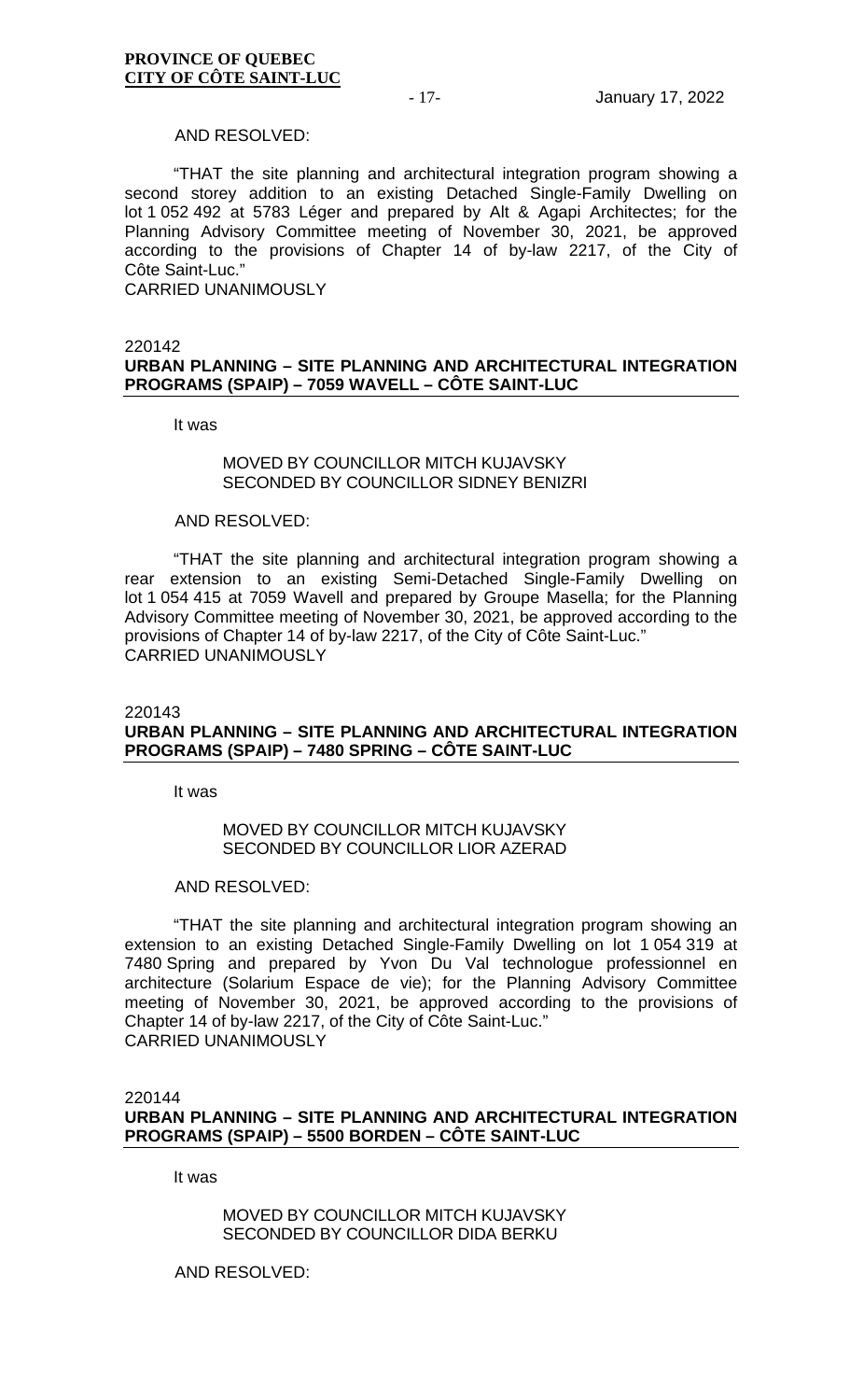"THAT the site planning and architectural integration program showing a modification to an existing free-standing sign in front of a Multifamily Dwelling on lot 1 560 757 at 5500 Borden and prepared by International Neon; for the Planning Advisory Committee meeting of November 30, 2021, be approved according to the provisions of Chapter 14 of by-law 2217, of the City of Côte Saint-Luc." CARRIED UNANIMOUSLY

### 220145 **URBAN PLANNING – MINOR EXEMPTION – 5565 ROBINSON – CÔTE SAINT-LUC**

It was

### MOVED BY COUNCILLOR MITCH KUJAVSKY SECONDED BY COUNCILLOR DIDA BERKU

AND RESOLVED:

"THAT in accordance with the provisions of by-law G18-0005, the request for a Minor Exemption regarding the property located at 5565 Robinson, Lot 1 561 092, be and is hereby approved, the whole as more amply delineated hereunder:

The request is to allow the existing Detached Single-Family Dwelling, built in 1957 under permit number 1957-00386, to maintain its current Rear Setback of 8.15m (26.7 ft.) instead of the minimum required Rear Setback of 8.35m (27.4 ft.), and to allow the construction of a rear extension to be built along that existing rear setback of 8.15m (26.7 ft.).

The whole notwithstanding the provisions of Zoning By-law No. 2217 Annex "B" (zone RU-2) and Article 4-4-3." CARRIED UNANIMOUSLY

### 220146 **URBAN PLANNING – MINOR EXEMPTION – 5765 WENTWORTH – CÔTE SAINT-LUC**

It was

### MOVED BY COUNCILLOR MITCH KUJAVSKY SECONDED BY COUNCILLOR ANDEE SHUSTER

### AND RESOLVED:

"THAT in accordance with the provisions of by-law G18-0005, the request for a Minor Exemption regarding the property located at 5765 Wentworth, Lot 1 052 155, be and is hereby approved, the whole as more amply delineated hereunder:

The request is to allow the construction of an extension to an existing Semi-Detached Single-Family Dwelling without having to provide a two-car garage (existing one-car garage) when the Dwelling's proposed area is greater than 167,22 m² (1,800 sq. ft.), excluding the area of the garage and of the basement floor.

The whole notwithstanding the provisions of Zoning By-law No. 2217, Article 7-2-1 a)."

CARRIED UNANIMOUSLY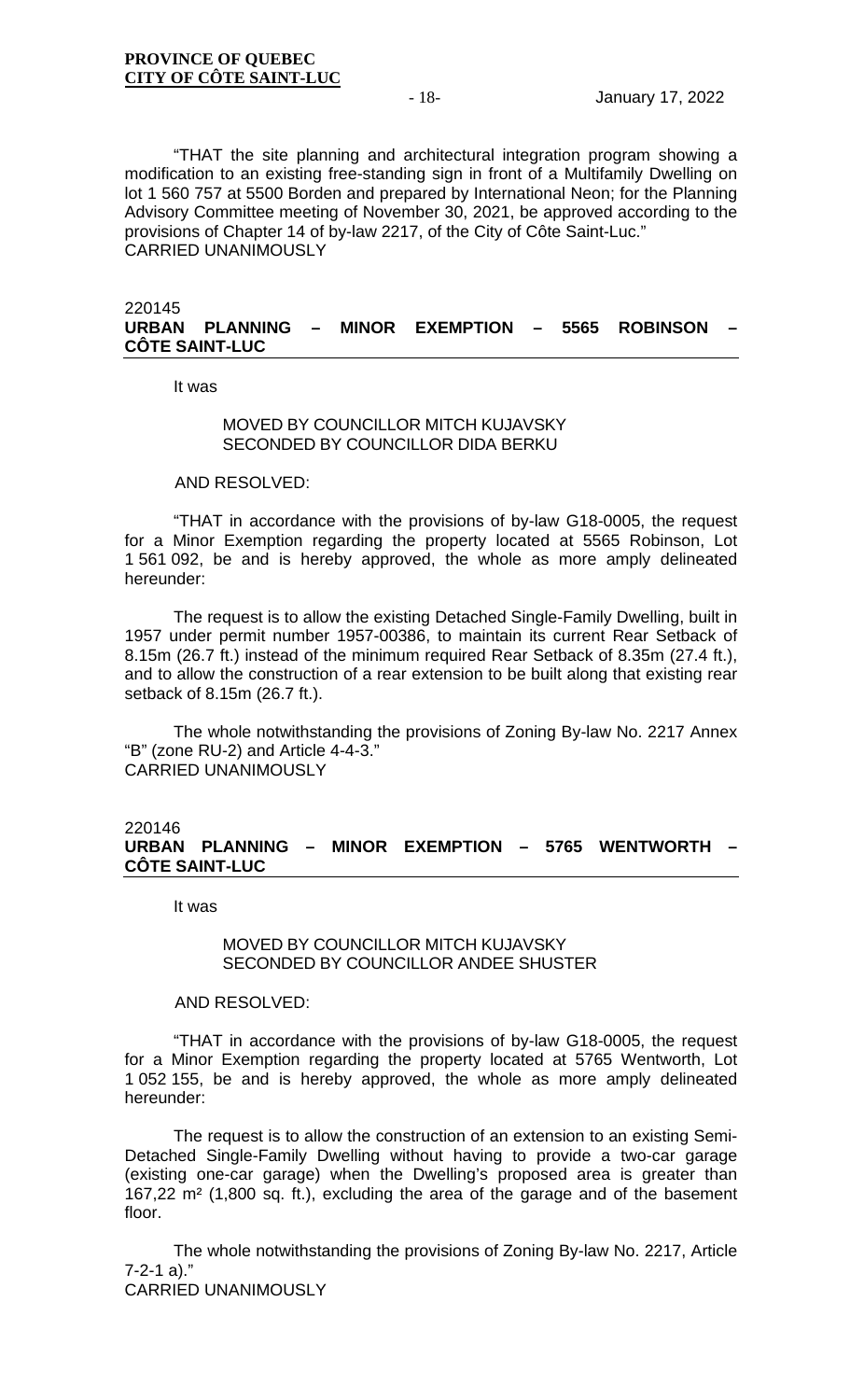# 220147 **URBAN PLANNING – MINOR EXEMPTION – 5783 LÉGER – CÔTE SAINT-LUC**

It was

# MOVED BY COUNCILLOR MITCH KUJAVSKY SECONDED BY COUNCILLOR MIKE COHEN

### AND RESOLVED:

"THAT in accordance with the provisions of by-law G18-0005, the request for a Minor Exemption regarding the property located at 5783 Léger, Lot 1 052 492, be and is hereby approved, the whole as more amply delineated hereunder:

## The request is:

- To allow the existing Detached Single-Family Dwelling, built in 1957 under permit number 1957-00371, to maintain its current Front Setback of 4.50m (14.7 ft.) instead of the minimum required Front Setback of 4.57m (15 ft.), and to maintain its current South-West Lateral Setback of 1.73m (14.7 ft.) instead of the minimum required Lateral Setback of 1.98m (6.5 ft.); and

- To allow the construction of a second storey on the existing Detached Single-Family Dwelling:

- o Along the existing Front Setback of 4.50m (14.7 ft.) instead of the minimum required Front Setback of 4.57m (15 ft.) and along the existing South-West Lateral Setback of 1.73m (5.67 ft.) instead of the minimum required Lateral Setback of 1.98m (6.5 ft.); and
- o With a Building Height of 27ft.-7½in. instead of the maximum allowed height of 25 ft. measured from the City sidewalk as per the zoning bylaw which states that the maximum authorized height of any building in the concerned zone shall be neither inferior nor superior by more than 25% in relation to the average height of the neighbouring buildings located at less than 30m (98.5 ft.) on the same side of the street.

The whole notwithstanding the provisions of Zoning By-law No. 2217 Annex "B" (zone RU-43), Article 4-4-1, Article 4-4-2, and Article 14-11-4." CARRIED UNANIMOUSLY

### 220148 **URBAN PLANNING – MINOR EXEMPTION – 5896 CENTENNIAL – CÔTE SAINT-LUC**

It was

MOVED BY COUNCILLOR MITCH KUJAVSKY SECONDED BY COUNCILLOR ANDEE SHUSTER

AND RESOLVED:

"THAT in accordance with the provisions of by-law G18-0005, the request for a Minor Exemption regarding the property located at 5896 Centennial, Lot 1 561 385, be and is hereby approved, the whole as more amply delineated hereunder: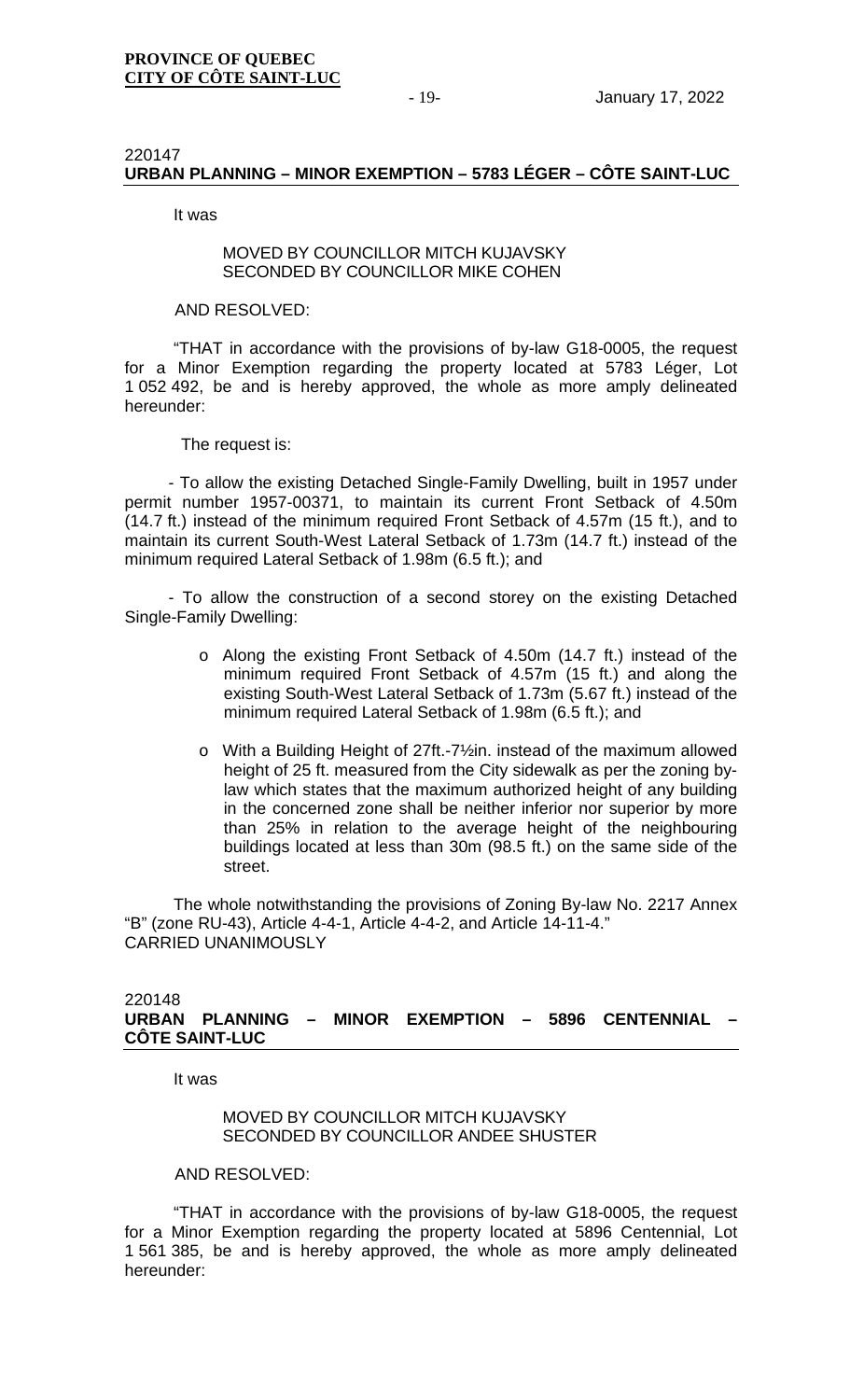The request is to allow the construction of a solarium to be built on the existing balcony built in 2010 under permit number 2010-14605, with an area of 18.83m² (203sq.ft) instead of the maximum permitted area of 11.61m² (125sq.ft.) and at 1.87m (6.15ft.) from the common lateral lot line instead of the minimum required distance from the lateral lot line of 2.0m (6.5ft).

The whole notwithstanding the provisions of Zoning By-law No. 2217 Article  $4 - 4 - 5$  g)." CARRIED UNANIMOUSLY

### 220149 **URBAN PLANNING – MINOR EXEMPTION – 7032-7034 GUELPH – CÔTE SAINT-LUC**

It was

### MOVED BY COUNCILLOR MITCH KUJJAVSKY SECONDED BY COUNCILLOR SIDNEY BENIZRI

### AND RESOLVED:

"THAT in accordance with the provisions of by-law G18-0005, the request for a Minor Exemption regarding the property located at 7032-7034 Guelph, Lot 1 054 304, be and is hereby approved, the whole as more amply delineated hereunder:

The request is to allow the construction of second door leading to the basement of a Semi-Detached two-family dwelling, located below the front stairs, at an angle from the street instead of a maximum of one exterior door leading to the basement.

The whole notwithstanding the provisions of Zoning By-law No. 2217 Article 4-6-4."

CARRIED UNANIMOUSLY

### 220150

# **RESOLUTION TO ESTABLISH THE STANCE OF THE CITY OF CÔTE SAINT-LUC COUNCIL ON ISSUES TO BE PRESENTED AT THE MONTREAL URBAN AGGLOMERATION COUNCIL MEETING**

WHEREAS according to section 4 of *An Act respecting the exercise of certain municipal powers in certain urban agglomerations* (C.Q.L.R., c. E-20.001) (hereinafter "the Act"), the urban agglomeration of Montreal is made up *inter alia*, of the City of Côte Saint-Luc since January 1, 2006;

WHEREAS according to section 58 of the Act, every central municipality has an urban agglomeration council, the nature, composition and operating rules of which are set out in an order in council and that this agglomeration council constitutes a deliberative body of the municipality;

WHEREAS under section 59 of the Act, every municipality must be represented on the urban agglomeration council;

WHEREAS according to section 61 of the Act, at a meeting of the council of a related municipality, the Mayor informs the council of the matters that are to be considered at a future meeting of the urban agglomeration council, sets out the position the Mayor intends to take on any matter referred to at the urban agglomeration council meeting, discusses that position with the other members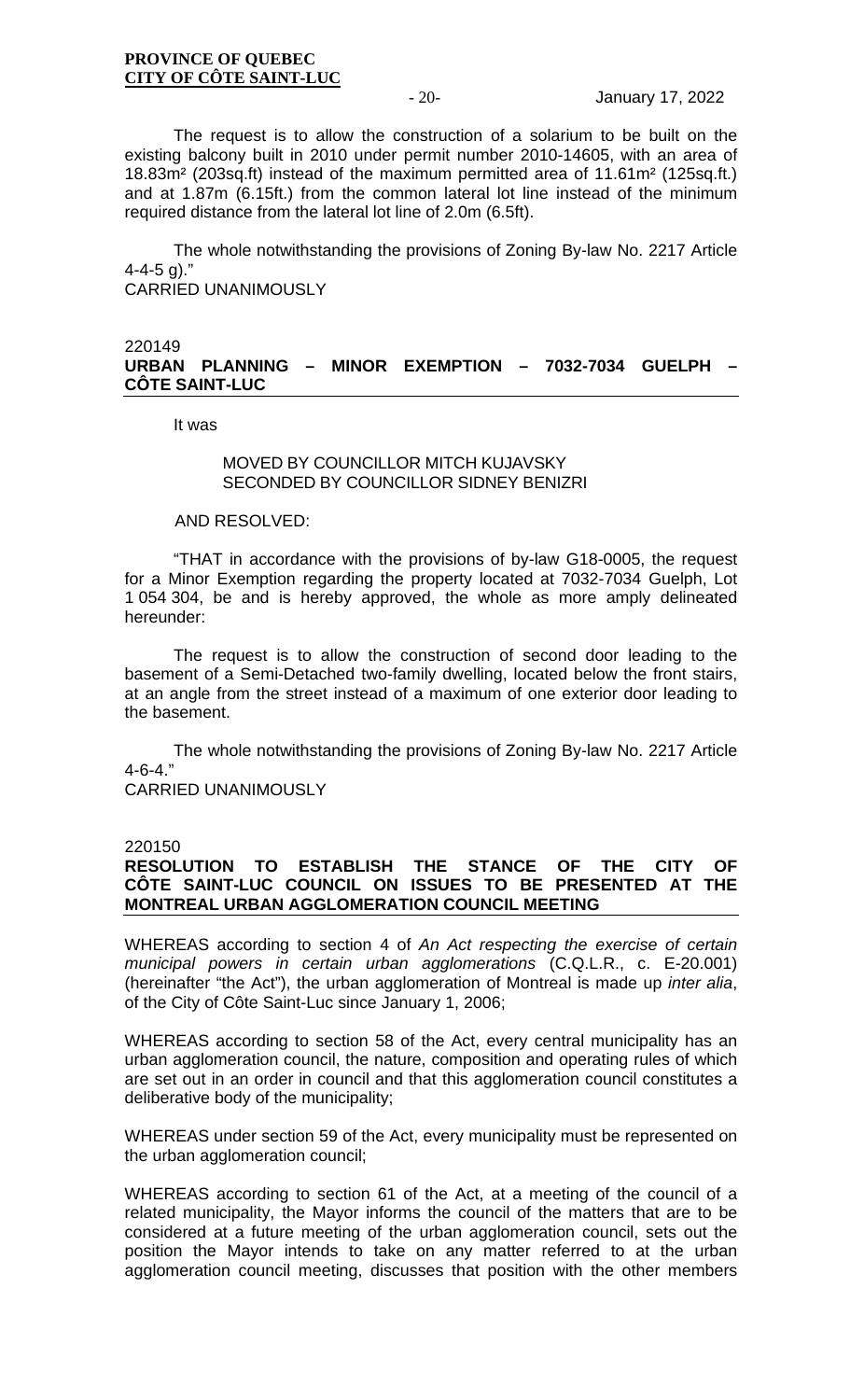present and proposes the adoption of a resolution establishing the council's stance;

WHEREAS agglomeration council meetings may be held in February 2022 for which members of the municipal council shall establish the stance that it wishes to take;

It was

### MOVED BY COUNCILLOR OREN SEBAG SECONDED BY COUNCILLOR ANDEE SHUSTER

# AND RESOLVED

"THAT Council take the following stance in view of any Agglomeration Council meetings to be held in February 2022 as follows:

to authorize the Mayor or his duly authorized replacement to make any decisions he deems necessary and in the best interest of the City of Côte Saint-Luc and its residents regarding the items on the agenda of the Agglomeration Council meetings to be held in February 2022 based on the information to be presented during those meetings."

CARRIED UNANIMOUSLY

# **OTHER BUSINESS**

Councillor Dida Berku commented on the proposed By-law 2594 entitled: "By-law respecting water, wastewater and storm water piping" and her comments forming part of the minutes, are as follows:

> "*Based on our discussion this evening I thought that it included the obligations for homeowners to replace the private portion of their pipes once the City would replace the service line. I would like to have a clarification before the by-law going for public consultation, so that we are sure that it is included in this by-law.*"

# **SECOND QUESTION PERIOD**

No questions were asked.

### 220151 **APPROVAL OF THE ADJOURNMENT OF THE MEETING**

It was

MOVED BY COUNCILLOR ANDEE SHUSTER SECONDED BY COUNCILLOR MIKE COHEN

AND RESOLVED:

"THAT Council hereby authorizes the Mayor to declare the Meeting adjourned." CARRIED UNANIMOUSLY

**AT 9:45 P.M. MAYOR BROWNSTEIN DECLARED THE MEETING ADJOURNED.**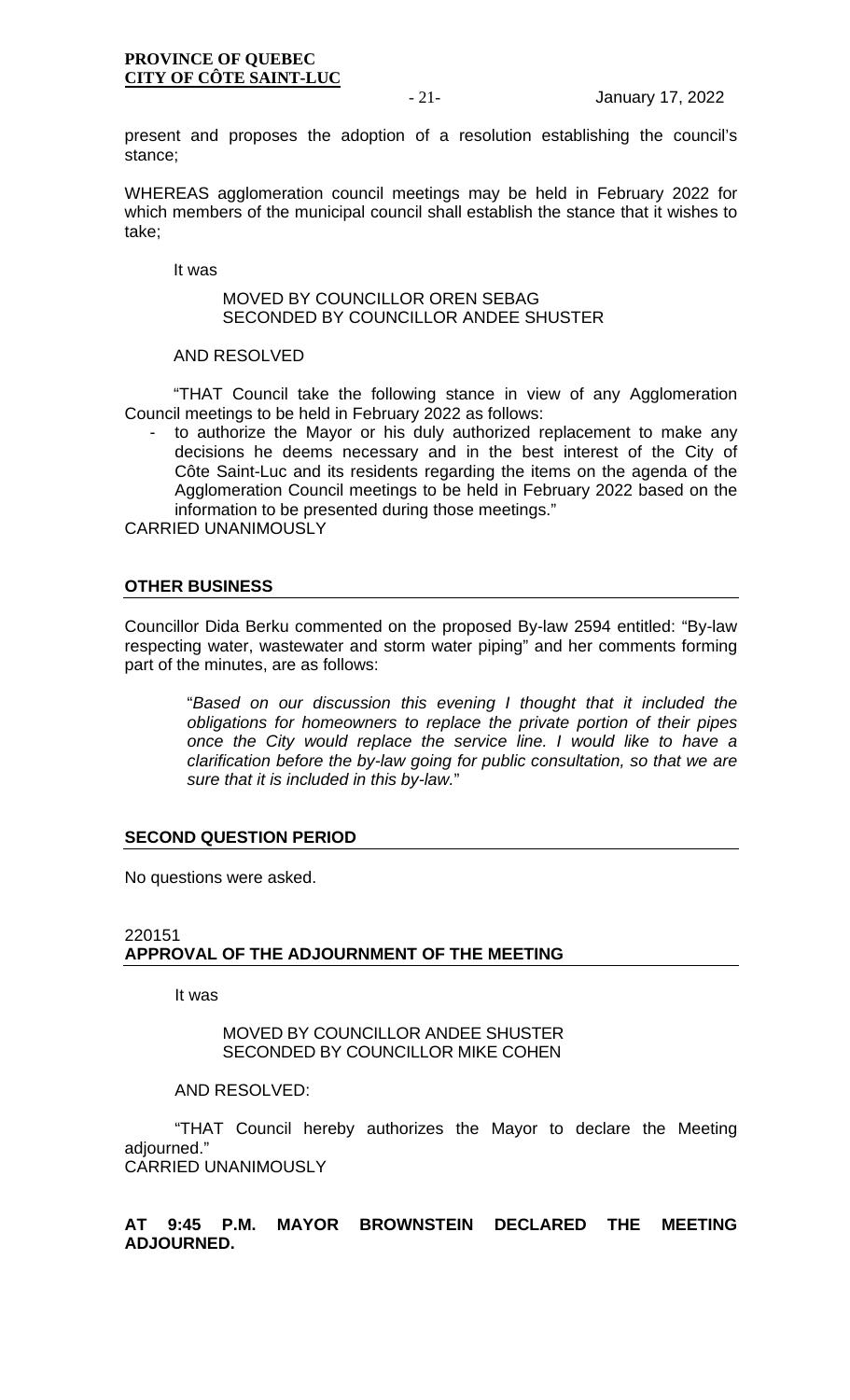\_\_\_\_\_\_\_\_\_\_\_\_\_\_\_\_\_\_\_\_\_\_\_ MITCHELL BROWNSTEIN MAYOR

\_\_\_\_\_\_\_\_\_\_\_\_\_\_\_\_\_\_\_\_\_\_\_ JASON PRÉVOST ASSISTANT CITY CLERK

| <b>LIST OF ANNEXES</b>      |                               |                                                                                                               |  |  |  |  |
|-----------------------------|-------------------------------|---------------------------------------------------------------------------------------------------------------|--|--|--|--|
| <b>Resolution</b><br>number | Corresponding<br><b>Annex</b> | <b>Document</b>                                                                                               |  |  |  |  |
| 220106                      | Annex A                       | Vente des immeubles pour défaut<br>de paiement des taxes / Sales of<br>Immovables for Non-payment of<br>Taxes |  |  |  |  |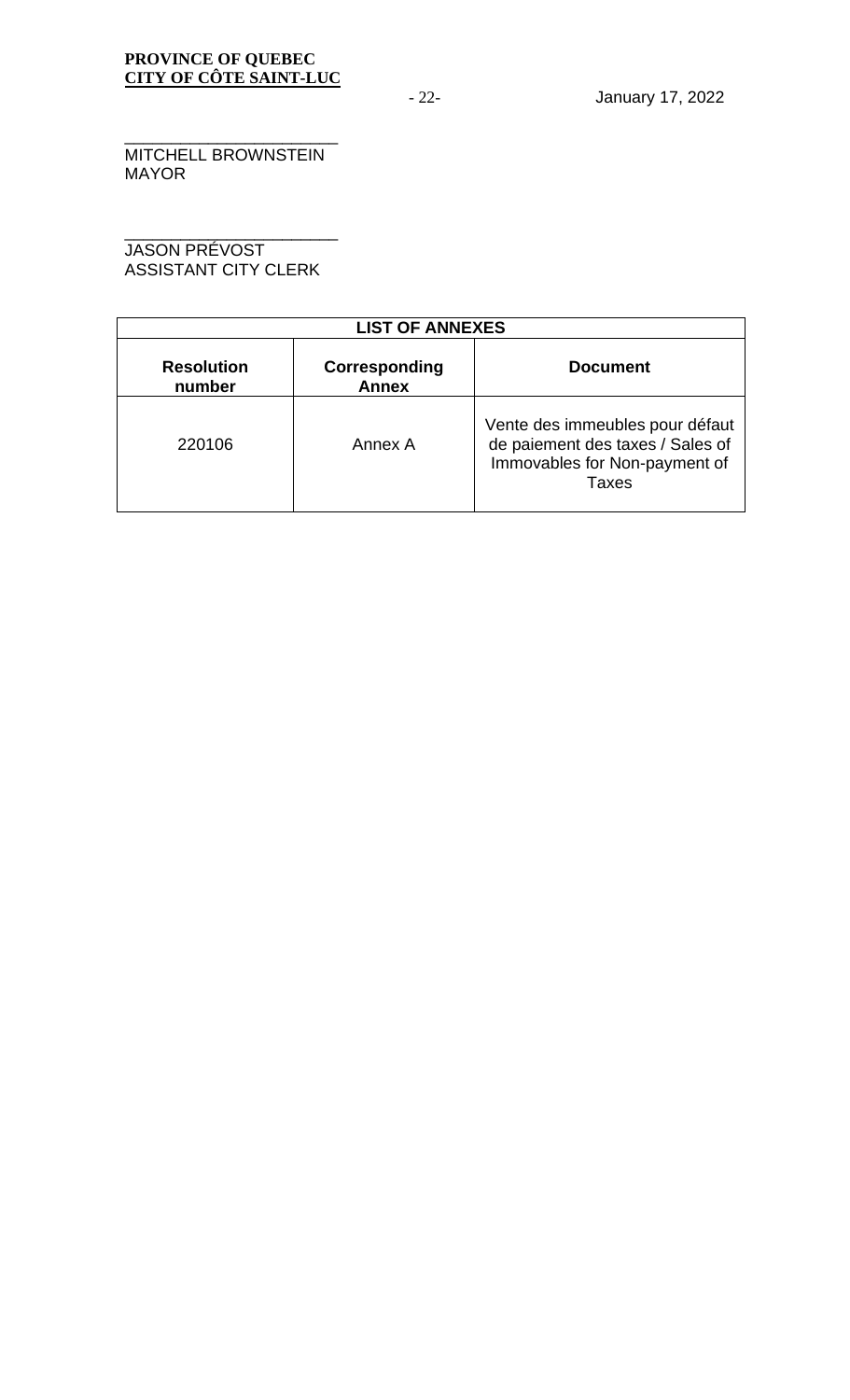# Ville de  $\Box$ City of **Côte Saint-Luc**

### **Vente des immeubles pour défaut de paiement des taxes Sales of Immovables for Non-payment of Taxes**

### **VERSION FINALE**

#### **Cédule d'échéancier - 2020 Comptes de taxes / droit sur les mutation immobilières Lois sur les cités et villes**

|    | Article | Description                                                                                                                                                         | Dates             | Frais                                  |
|----|---------|---------------------------------------------------------------------------------------------------------------------------------------------------------------------|-------------------|----------------------------------------|
| 1  | 511     | Dépôt du rôle général de perception 2020                                                                                                                            | 15 janvier 2020   |                                        |
| 2  |         | Rappel - Avis d'arrérages envoyés aux propriétaires en 2020 (pour tous les comptes)                                                                                 | 28 septembre 2021 | 0\$                                    |
| 3  |         | Rappel - Avis d'arrérages envoyés aux propriétaires en 2020 (pour tous les comptes)                                                                                 | 17 novembre 2021  | 0\$                                    |
| 4  | 511     | Liste des arrérages préparée par le trésorier (Réunion du plenier)                                                                                                  | 13 décembre 2021  | 0\$                                    |
| 5  |         | Lettres personnalisées envoyées aux propriétaires                                                                                                                   | 14 décembre 2021  | 0\$                                    |
| 6  | 512     | Ordonnance du conseil pour la vente des immeubles (Réunion du conseil ordinaire)                                                                                    | 17 janvier 2022   | 0\$                                    |
| 7  |         | Résolution à être déposée au Conseil permettant à un représentant de la ville de soumissionner<br>à la vente aux enchères                                           | 17 janvier 2022   | 0S                                     |
| 8  |         | Résolution concernant la nomination d'une firme externe pour diriger la vente aux enchères                                                                          | 17 janvier 2022   | 0\$                                    |
| 9  | 515     | Lettres certifiées envoyées aux propriétaires                                                                                                                       | 21 janvier 2022   | 45\$                                   |
| 10 |         | Appels personalisés aux propriétaires avant le premier avis public                                                                                                  |                   |                                        |
| 11 | 513     | Premier avis public donné par le greffier et publié dans un journal diffusé dans le territoire de la<br>municipalité (dans les 30 jours de l'ordonnance de conseil) | 9 février 2022    | Coût de l'avis<br>public<br>(Suburban) |
| 12 | 514     | Liste des immeubles transmis par le greffier au bureau de la publicité des droits pour la<br>première publication                                                   | 11 février 2022   | 0S                                     |
| 13 |         | Appels personalisés aux propriétaires avant le 2e avis public                                                                                                       | 8-11 mars 2022    | 0\$                                    |
| 14 | 514     | Deuxième avis public donné par le greffier                                                                                                                          | 23 mars 2022      | coût de l'avis<br>public<br>(Suburban) |
| 15 | 517     | Vente pour taxes                                                                                                                                                    | 13 avril 2022     |                                        |

#### **FINAL VERSION**

#### **Timeline Schedule - 2020 Unpaid Municipal Taxes/Transfer Duties Cities and Towns Act**

|    | Article | Description<br>Dates                                                                                                        |                    | Fee                                    |
|----|---------|-----------------------------------------------------------------------------------------------------------------------------|--------------------|----------------------------------------|
|    | 511     | Deposit of the 2020 Collection Roll                                                                                         | January 15, 2020   |                                        |
| 2  |         | Reminder statement sent to property owner(s) in 2021 (for all accounts)                                                     | September 28, 2021 | \$0                                    |
| 3  |         | Reminder statement sent to property owner(s) in 2021 (for all accounts)                                                     | November 17, 2021  | \$0                                    |
| 4  | 511     | Statement of arrears prepared by the City Treasurer (In-Committee meeting)                                                  | December 13, 2021  | \$0                                    |
| 5  |         | Personalized letters sent to property owner(s)                                                                              | December 14, 2021  | \$0                                    |
| 6  | 512     | Order of Council to sell immovables (Regular Council Meeting)                                                               | January 17, 2022   | \$0                                    |
| 7  |         | Resolution to be brought to Council allowing a City representative to bid at the auction                                    | January 17, 2022   | \$0                                    |
| 8  |         | Resolution appointing an external firm to conduct the tax sale                                                              | January 17, 2022   | \$0                                    |
| 9  | 515     | Letters sent to property owner(s) by certified mail                                                                         | January 21, 2022   | \$45                                   |
| 10 |         | Personal calls to residents to be made prior to 1st notice being published                                                  |                    | \$0                                    |
| 11 | 513     | The first public notice is given by city clerk to be published in local newspaper (within 30 days<br>from order of Council) | February 9, 2022   | cost of public<br>notice<br>(Suburban) |
| 12 | 514     | List of immovables is sent by the city clerk to the registrar at time of first publication                                  | February 11, 2022  | \$0                                    |
| 13 |         | Personal calls to residents prior to the 2nd public notice                                                                  | March 8-11, 2022   | \$0                                    |
| 14 | 514     | The second public notice is given by city clerk                                                                             | March 23, 2022     | cost of public<br>notice<br>(Suburban) |
| 15 | 517     | <b>Tax Sale</b>                                                                                                             | April 13, 2022     |                                        |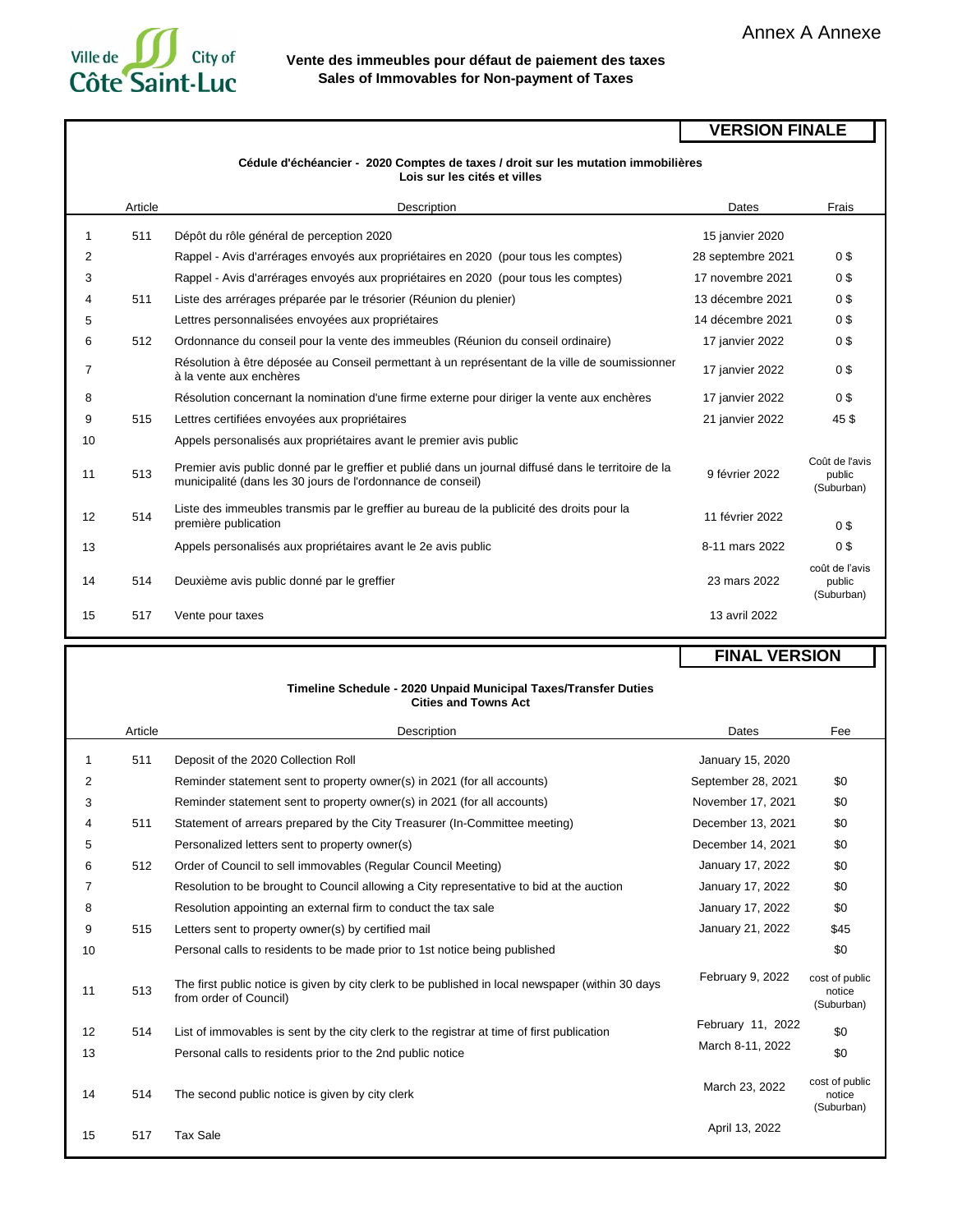#### **CITY OF COTE SAINT-LUC**

#### **STATEMENT OF ARREARS**

#### **2020 Sale of Immovables for Non-Payment of Taxes - Balance Due to January 21, 2022**

|                | <b>Roll Number</b>      | Location                                           | Name 1                           | Name 2                        | 2020 Over due |          | Interest | Penalty | <b>Total</b> |
|----------------|-------------------------|----------------------------------------------------|----------------------------------|-------------------------------|---------------|----------|----------|---------|--------------|
|                |                         |                                                    |                                  |                               |               |          |          |         |              |
|                | 9238-88-9549-9-001-0174 | 6803 rue Abraham-de Sola App. 1102, Côte Saint-Luc | <b>GOLDMAN NISSENBAUM GILA</b>   |                               | 4,560.71      | 0.00     | 500.53   | 308.34  | 5,369.58     |
| 2              | 9337-02-6667-3-000-0000 | 5560 avenue Alpine                                 | LAVALLEE SANDRINE                | <b>RAY MATTHEW</b>            | 7,990.89      | 0.00     | 1,039.93 | 679.23  | 9,710.05     |
| 3              | 9137-77-9552-0-000-0000 | 5875 avenue Armstrong                              | 9298-0267 QUEBEC INC.            |                               | 11,554.93     | 0.00     | 1,496.29 | 977.29  | 14,028.51    |
| $\overline{4}$ | 9137-87-1142-7-000-0000 | 5873 avenue Armstrong                              | <b>OUAKNINE ELISABETH</b>        |                               | 829.56        | 0.00     | 12.72    | 4.15    | 846.43       |
| 5              | 9235-38-2370-8-002-0009 | 5573 avenue Ashdale                                | <b>SCHWARTZ ANDREW</b>           | <b>KOBY DAWNA</b>             | 1,659.80      | 0.00     | 7.28     | 0.00    | 1,667.08     |
| 6              | 9136-52-2755-1-000-0000 | 5771 - 5773 avenue Eldridge                        | <b>CREMISI GILBERT</b>           |                               | 373.99        | 0.00     | 6.04     | 3.74    | 383.77       |
| $\overline{7}$ | 9235-29-0208-1-000-0000 | 7549 chemin Baily                                  | SKOLAR JASON                     | MORDZYNSKI ROBYN              | 3,764.97      | 0.00     | 432.95   | 278.46  | 4,476.38     |
| 8              | 9035-93-8586-2-000-0000 | 5767 avenue Blossom                                | <b>B</b> COTTI MICHELE           | <b>MARCHEI AMANDA</b>         | 5,892.78      | 0.00     | 766.87   | 500.76  | 7,160.41     |
| 9              | 9135-31-8515-9-000-0000 | 5622 avenue Blossom, Côte Saint-Luc                | ANADA INC.                       |                               | 7,213.25      | 0.00     | 938.73   | 597.86  | 8,749.84     |
| 10             | 9137-49-1326-6-007-0001 | 6041 boulevard Cavendish, Côte Saint-Luc           |                                  |                               | 5,202.65      | 0.00     | 661.37   | 431.97  | 6,295.99     |
| 11             | 9137-49-1326-6-008-0001 | 6045 boulevard Cavendish                           |                                  | <b>CYMBALISTA HANNA</b>       | 5,060.53      | $-75.00$ | 658.58   | 430.14  | 6,074.25     |
| 12             | 9137-57-7394-1-001-0170 | 1003 - 6005 boulevard Cavendish                    | <b>EHRLICH</b>                   |                               | 5,144.26      | 0.00     | 669.46   | 437.26  | 6,250.98     |
| 13             | 9237-32-3500-8-001-0028 | 207 - 5700 boulevard Cavendish                     | PEREZ ID                         |                               | 1,941.50      | 0.00     | 234.76   | 135.91  | 2,312.17     |
| 14             | 9237-32-3500-8-001-0124 | 710 - 5700 boulevard Cavendish                     | <b>MOSCOVITCH</b>                |                               | 17.52         | 0.00     | 1.97     | 1.23    | 20.72        |
| 15             | 9237-32-3500-8-001-0248 | 1505 - 5700 boulevard Cavendish                    | <b>STEPHEN ERICH</b>             |                               | 1,102.39      | 0.00     | 139.13   | 74.42   | 1,315.94     |
| 16             | 9237-32-3500-8-001-0284 | 1704 - 5700 boulevard Cavendish                    | <b>TOLLARD GUY</b>               |                               | 1,758.80      | 0.00     | 228.89   | 148.01  | 2,135.70     |
| 17             | 9237-32-3500-8-001-0414 | 508 - 5720 boulevard Cavendish                     | TOLEDANO DAVID                   |                               | 4,340.87      | 0.00     | 550.71   | 359.24  | 5,250.82     |
| 18             | 9237-53-1726-7-001-0001 | 5651 boulevard Cavendish                           | SMITH HOWARD                     |                               | 5,328.49      | 0.00     | 693.45   | 422.21  | 6,444.15     |
| 19             | 9137-79-4377-3-000-0000 | 6528 avenue Aldrin, Côte Saint-Luc                 | <b>KERUB LISA</b>                |                               | 4,237.18      | 0.00     | 506.56   | 338.97  | 5,082.71     |
| 20             | 9137-48-8472-3-001-0168 | 301 - 6565 chemin Collins, Côte Saint-Luc          | <b>ANIDJAR ALICE</b>             |                               | 7,195.42      | 0.00     | 884.50   | 504.07  | 8,583.99     |
| 21             | 9236-78-3142-4-000-0000 | 6706 chemin Charest                                | DI MAMBRO ROSARIA                |                               | 4,999.36      | 0.00     | 650.62   | 424.94  | 6,074.92     |
| 22             | 9235-47-5209-6-001-0005 | 7394 chemin de la Côte-Saint-Luc                   | <b>HUANG WEI</b>                 |                               | 180.94        | 0.00     | 24.87    | 16.29   | 222.10       |
| 23             | 9238-76-9172-5-001-0001 | 5920 rue David-Lewis                               | <b>KRAKOWER COREY</b>            |                               | 4,570.02      | 0.00     | 529.17   | 327.93  | 5,427.12     |
| 24             | 9238-77-7355-6-001-0002 | 5873 rue David-Lewis                               | LIGHTER LAUREN                   | D JOANNE<br><b>WA</b>         | 5,249.48      | 0.00     | 683.15   | 433.54  | 6,366.17     |
| 25             | 9238-88-1114-0-003-0002 | 5815 rue David-Lewis                               | SHEFTMAN KENNETH LEE             | <b>EFTMAN RANDI I</b>         | 5,179.57      | 0.00     | 674.06   | 440.26  | 6,293.89     |
| 26             | 9135-34-3761-8-000-0000 | 5717 avenue Davies                                 | <b>BELLISHA YOSSEF MENAHEM</b>   | <b>BELLISHA MOSHI</b><br>HMAN | 5,860.38      | 0.00     | 314.70   | 146.51  | 6,321.59     |
| 27             | 9237-23-4889-3-001-0166 | 806 - 5790 avenue Rembrandt                        | <b>FEIGENBAUM BEN</b>            |                               | 2,800.40      | 0.00     | 364.45   | 238.04  | 3,402.89     |
| 28             | 9236-25-3726-5-000-0000 | 5664 avenue Edgemore                               | <b>LAZAROWITZ SHIRLEY</b>        |                               | $6,724 - 14$  | 0.00     | 876.37   | 524.59  | 8,135.10     |
| 29             | 9235-21-1609-6-000-0000 | 8113 chemin Edinburgh                              | SONBERG DEBRA                    | AJZENKOPH LOUIS               | 3.79          | 0.00     | 0.22     | 0.00    | 54.01        |
| 30             | 9136-80-5675-9-000-0000 | 5645 avenue Eldridge                               | ELHYANI JOELLE                   |                               | 836.48        | 0.00     | 74.48    | 41.82   | 952.78       |
| 31             | 9136-90-1344-5-000-0000 | 5637 avenue Eldridge                               | RUBINFELD ISADORE                | YOUNGER JUDY                  | 2,596.74      | 0.00     | 11.38    | 0.00    | 2,608.12     |
| 32             | 9236-74-7351-6-000-0000 | 5509 avenue Elgin                                  | <b>GRECO JOHN</b>                |                               | 4,478.33      | 0.00     | 544.26   | 358.27  | 5,380.86     |
| 33             | 9235-49-0030-7-000-0000 | 7521 - 7523 chemin Euclid                          | <b>KRACH-LILIEN ANNA</b>         | LILIEN JOSEPH                 | 5,612.09      | 0.00     | 730.35   | 464.16  | 6,806.60     |
| 34             | 9235-49-4634-2-000-0000 | 7514 - 7516 chemin Euclid                          | BIDROSIAN (PETROSIAN) SONA ALICE |                               | 5,635.39      | $-17.28$ | 733.39   | 479.02  | 6,830.52     |
| 35             | 9237-32-3500-8-001-0277 | 1701 - 5700 boulevard Cavendish, Côte Saint-Luc    | 9140-6041 QUEBEC INC.            |                               | 2,510.60      | 0.00     | 326.73   | 213.39  | 3,050.72     |
| 36             | 9136-91-1064-7-000-0000 | 7526 chemin Guelph                                 | <b>BENEZRA STEVE</b>             | <b>CORIAT YAEL</b>            | 5,947.92      | 0.00     | 752.20   | 491.30  | 7,191.42     |
| 37             | 9136-93-8708-8-000-0000 | 7494 chemin Guelph                                 | <b>MALKA EDDY</b>                |                               | 2,651.92      | 0.00     | 325.74   | 212.15  | 3,189.81     |
| 38             | 9236-04-2484-7-000-0000 | 7051 - 7053 chemin Guelph                          | <b>OUAKNINE ALAIN</b>            |                               | 3,414.68      | 0.00     | 101.04   | 51.22   | 3,566.94     |
| 39             | 9236-27-7580-8-000-0000 | 6864 chemin Heywood                                | LIPINSKI PAUL MICHAEL            | <b>BENTOLILA AUDREY</b>       | 4,244.41      | 0.00     | 521.34   | 339.55  | 5,105.30     |
| 40             | 9237-31-1329-6-001-0055 | 505 - 6803 chemin Heywood                          | <b>DUKA LAARNI</b>               |                               | 4,661.87      | 0.00     | 606.67   | 396.26  | 5,664.80     |
| 41             | 9237-31-1329-6-001-0086 | 804 - 6803 chemin Heywood                          | AMSELLEM SHIRLY                  |                               | 8,595.61      | 14.79    | 1,121.49 | 732.39  | 10,464.28    |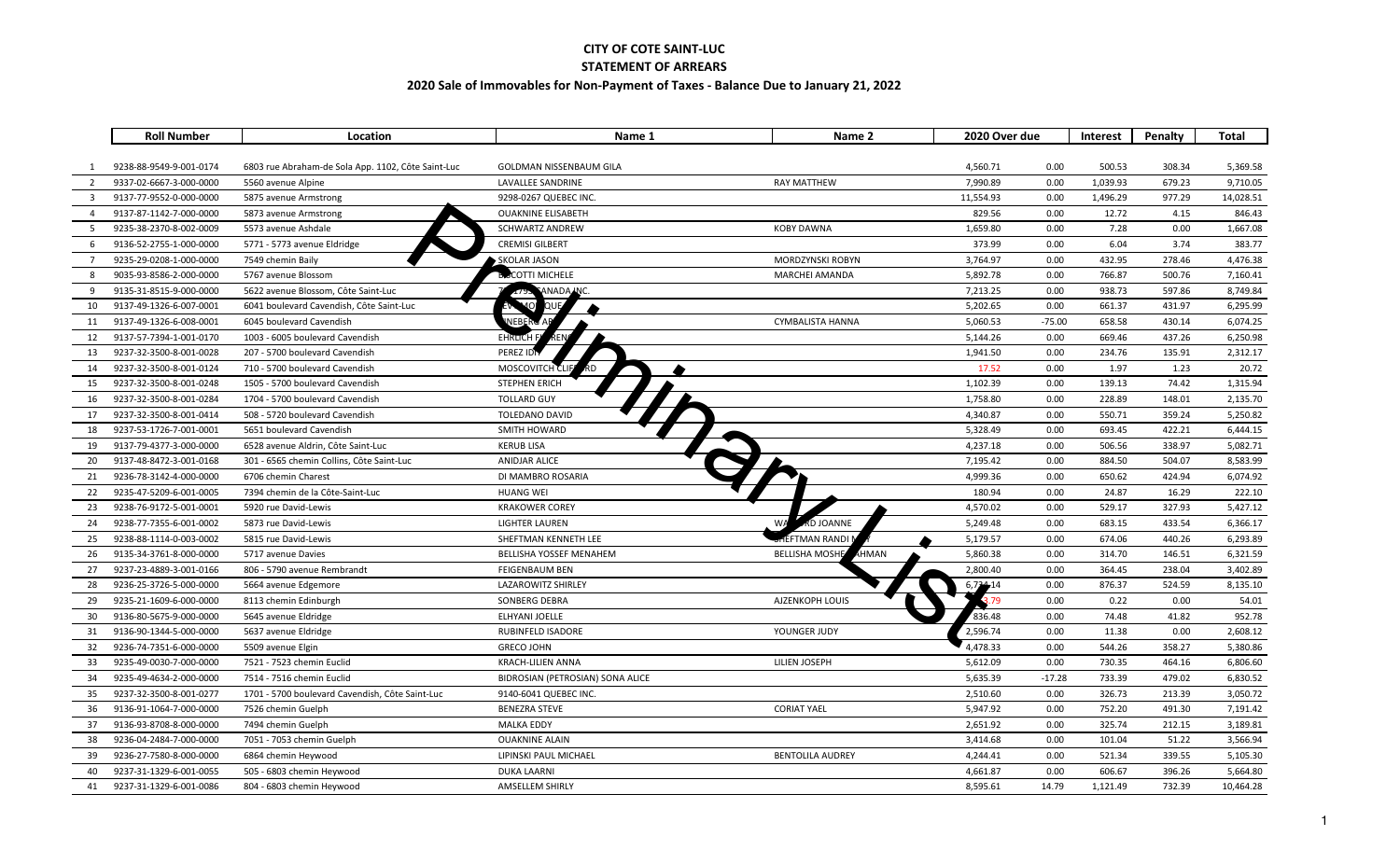#### **CITY OF COTE SAINT-LUC**

#### **STATEMENT OF ARREARS**

#### **2020 Sale of Immovables for Non-Payment of Taxes - Balance Due to January 21, 2022**

|    | <b>Roll Number</b>      | Location                                     | Name 1                                               | Name 2                           | 2020 Over due |       | Interest | Penalty | <b>Total</b> |
|----|-------------------------|----------------------------------------------|------------------------------------------------------|----------------------------------|---------------|-------|----------|---------|--------------|
|    |                         |                                              |                                                      |                                  |               |       |          |         |              |
| 42 | 9237-31-1329-6-001-0184 | 6803 chemin Heywood                          | <b>DUKA LAARNI</b>                                   |                                  | 0.00          | 53.62 | 0.00     | 0.00    | 53.62        |
| 43 | 9135-66-8340-8-000-0000 | 5648 avenue Hudson                           | <b>WACHS ELIZABETH</b>                               | POLLAK YOEL                      | 78.52         | 0.00  | 9.64     | 6.28    | 94.44        |
| 44 | 9237-25-3701-6-000-0000 | 5754 croissant Ilan-Ramon, Côte Saint-Luc    | <b>SOLOMON RYAN</b>                                  |                                  | 8,439.07      | 0.00  | 1,098.24 | 716.74  | 10,254.05    |
| 45 | 9237-32-3500-8-001-0040 | 303 - 5700 boulevard Cavendish               | DE LUCA CHIARA                                       |                                  | 1,704.19      | 0.00  | 221.77   | 144.86  | 2,070.82     |
| 46 | 9237-32-3500-8-001-0218 | 1209 - 5700 boulevard Cavendish              | <b>BAKHTI NORMA</b>                                  |                                  | 73.28         | 0.00  | 7.35     | 4.03    | 84.66        |
| 47 | 9137-91-1409-2-002-0001 | 5816 avenue Kellert, Côte Saint-Luc          | LALLOUZ REINA                                        |                                  | 141.28        | 0.00  | 16.81    | 10.60   | 168.69       |
| 48 | 9236-29-8566-2-000-0000 | 5637 avenue Kellert                          | <b>BENISTI PETER</b>                                 | <b>BOUGANIM VERONIQUE ILLANA</b> | 8,273.71      | 0.00  | 980.83   | 637.92  | 9,892.46     |
| 49 | 9237-10-0227-7-000-0000 | 5732 avenue Kellert                          | <b>B</b> <sub>2</sub> SAL SHAY                       |                                  | 13,907.46     | 0.00  | 148.60   | 69.54   | 14,125.60    |
| 50 | 9135-25-8882-5-000-0000 | 8110 chemin Kildare                          | ANGELO                                               | <b>CIOFFI DOMENICA</b>           | 8,281.06      | 0.00  | 1,077.69 | 690.38  | 10,049.13    |
| 51 | 9136-65-7136-1-033-0028 | chemin Kildare, Côte Saint-Luc               |                                                      |                                  | 164.93        | 0.00  | 22.67    | 14.84   | 202.44       |
| 52 | 9136-86-1654-5-000-0000 | 7105 - 7107 chemin Kildare                   |                                                      | PAPAGOURAS SANDRA                | 1,660.51      | 0.00  | 6.82     | 0.00    | 1,667.33     |
| 53 | 9136-97-1738-3-000-0000 | 7004 - 7006 chemin Kildare                   | <b>FUCHS</b>                                         | <b>BLONDER FUCHS ROSE</b>        | 3,117.39      | 0.00  | 169.97   | 93.52   | 3,380.88     |
| 54 | 9235-06-8108-3-001-0184 | 301 - 7928 chemin Kingsley                   | MBAYE /                                              |                                  | 2,148.88      | 0.00  | 175.70   | 111.64  | 2,436.22     |
| 55 | 9235-06-8108-3-001-0277 | 102 - 7928 chemin Kingsley                   | BASCIANO JOST                                        |                                  | 836.29        | 0.00  | 3.44     | 0.00    | 839.73       |
| 56 | 9237-21-0398-3-001-0036 | 301 - 6795 croissant Korczak                 | SINGERMAN LESLIE                                     |                                  | 126.28        | 0.00  | 12.01    | 6.95    | 145.24       |
| 57 | 9237-21-0398-3-001-0062 | 403 - 6795 croissant Korczak                 | R'BIBO JESSICA                                       |                                  | 3,386.18      | 0.00  | 440.67   | 287.83  | 4,114.68     |
| 58 | 9237-21-0398-3-001-0470 | 1203 - 6785 croissant Korczak                | <b>BODOKH JOSEPH</b>                                 |                                  | 1,180.31      | 0.00  | 76.96    | 41.31   | 1,298.58     |
| 59 | 9138-50-8369-5-000-0000 | 6032 rue Krieghoff                           | <b>SIGOUNIS DIMITRIOS</b>                            | ASSIMINAS DEMETRA                | 9,059.37      | 0.00  | 1,049.79 | 670.13  | 10,779.29    |
| 60 | 9136-60-3259-6-000-0000 | 5718 avenue Léger                            | <b>PEARSON BRUCE</b>                                 | SHEMIE CARLA                     | 598.78        | 0.00  | 1.80     | 0.00    | 600.58       |
| 61 | 9238-98-7028-5-001-0058 | 505 - 6800 avenue Macdonald, Côte Saint-Luc  | SOUFFIR YAEL RAQUEL ALICE                            |                                  | 1,611.85      | 0.00  | 193.62   | 126.15  | 1,931.62     |
| 62 | 9238-98-7028-5-001-0133 | 1011 - 6800 avenue Macdonald                 | <b>LAXER MONA</b>                                    |                                  | 11.07         | 0.00  | 0.94     | 0.55    | 12.56        |
| 63 | 9238-98-7028-5-001-0232 | 25 D - 6800 avenue Macdonald, Côte Saint-Luc | <b>ASSYAG KAREN</b>                                  |                                  | 133.61        | 0.00  | 18.37    | 12.03   | 164.01       |
| 64 | 9238-98-7028-5-001-0235 | 31 D - 6800 avenue Macdonald, Côte Saint-Luc | <b>ASSYAG KAREN</b>                                  |                                  | 133.61        | 0.00  | 18.37    | 12.03   | 164.01       |
| 65 | 9238-98-7028-5-001-0237 | 36 D - 6800 avenue Macdonald, Côte Saint-Luc | <b>ASSYAG KAREN</b>                                  |                                  | 133.61        | 0.00  | 18.37    | 12.03   | 164.01       |
| 66 | 9238-98-7028-5-001-0238 | 37 D - 6800 avenue Macdonald, Côte Saint-Luc | <b>ASSYAG KAREN</b>                                  |                                  | 133.61        | 0.00  | 18.37    | 12.03   | 164.01       |
| 67 | 9238-98-7028-5-001-0241 | 58 D - 6800 avenue Macdonald, Côte Saint-Luc | ASSYAG KAREN                                         |                                  | 133.61        | 0.00  | 18.37    | 12.03   | 164.01       |
| 68 | 9035-84-2135-3-000-0000 | 8251 chemin Mackle                           | PALEKHOVA INNA                                       |                                  | 1,549.47      | 0.00  | 14.85    | 7.75    | 1,572.07     |
| 69 | 9137-65-9363-7-001-0063 | 502 - 6625 chemin Mackle                     | PRUNEANU-ARHIRII PAULINA                             |                                  |               | 0.00  | 7.75     | 4.60    | 96.05        |
| 70 | 9137-65-9363-7-001-0349 | 1005 - 6635 chemin Mackle                    | PEREZ SHANA                                          |                                  | 7.33          | 0.00  | 337.52   | 167.94  | 3,472.79     |
| 71 | 9237-07-8198-8-001-0044 | 103 - 5845 avenue Marc-Chagall               | <b>DADOUN CHARLES</b>                                | <b>BENVENISTE MICHELLE</b>       | 495.49        | 0.00  | 585.02   | 382.12  | 5,462.63     |
| 72 | 9237-07-8198-8-001-0052 | 204 - 5845 avenue Marc-Chagall               | SEGAL MARILYN                                        | SEGAL(USUFRUITIER) MARILYN       | 5,077.28      | 0.00  | 660.75   | 431.57  | 6,169.60     |
| 73 | 9236-03-6723-6-000-0000 | 7486 chemin Pineview                         | <b>ABICIDAN DAN</b>                                  | MUYAL SARAH                      | 8,648.50      | 0.00  | 981.95   | 518.91  | 10,149.36    |
| 74 | 9237-53-1726-7-017-0001 | 5591 chemin Merrimac                         | HYUN YOUNG SHIN                                      |                                  | 2,221.18      | 0.00  | 14.00    | 0.00    | 2,235.18     |
| 75 | 9236-15-8725-3-000-0000 | 5671 avenue Midway                           | <b>OUAKNINE MICHEL</b>                               | R'BIBO JESSICA                   | 3,595.70      | 0.00  | 441.66   | 83.52   | 4,120.88     |
| 76 | 9238-98-7028-5-001-0110 | 800 - 6800 avenue Macdonald                  | LA FICUDIE DE PROTECTION LUCIEN ET JACQUELINE DAHAN. |                                  | 357.00        | 0.00  | 43.85    | 28.56   | 429.41       |
| 77 | 9135-34-2195-0-000-0000 | 5720 avenue Palmer, Côte Saint-Luc           | AZERRAD NISSIM MAXIM                                 | <b>ORENBACH FANNY</b>            | 1,931.46      | 0.00  | 15.34    | 9.66    | 1,956.46     |
| 78 | 9135-63-6655-8-000-0000 | 5603 avenue Palmer                           | NGASSA HAPPI GERALDINE                               | <b>CHATCHOUANG COLINCE</b>       | 2,452.04      | 0.00  | 302.72   | 197.23  | 2,951.99     |
| 79 | 9135-49-3239-3-000-0000 | 5750 avenue Rand                             | SARANUTA VIORICA                                     |                                  | 4,992.81      | 0.00  | 649.75   | 424.38  | 6,066.94     |
| 80 | 9135-58-1193-5-000-0000 | 5722 avenue Rand, Côte Saint-Luc             | <b>INDURSKI YEHUDA LEIB</b>                          | <b>ROTH SARAH</b>                | 6,018.02      | 0.00  | 783.17   | 511.53  | 7,312.72     |
| 81 | 9135-68-8547-4-000-0000 | 5701 avenue Rand                             | <b>CAMBAY PABLO</b>                                  | DELA CRUZ ESMERALDA              | 3,060.86      | 0.00  | 375.97   | 244.87  | 3,681.70     |
| 82 | 9237-42-2398-7-001-0034 | 505 - 5700 avenue Rembrandt                  | ROSENBLATT ISADORE                                   |                                  | 3,102.58      | 0.00  | 403.78   | 263.71  | 3,770.07     |